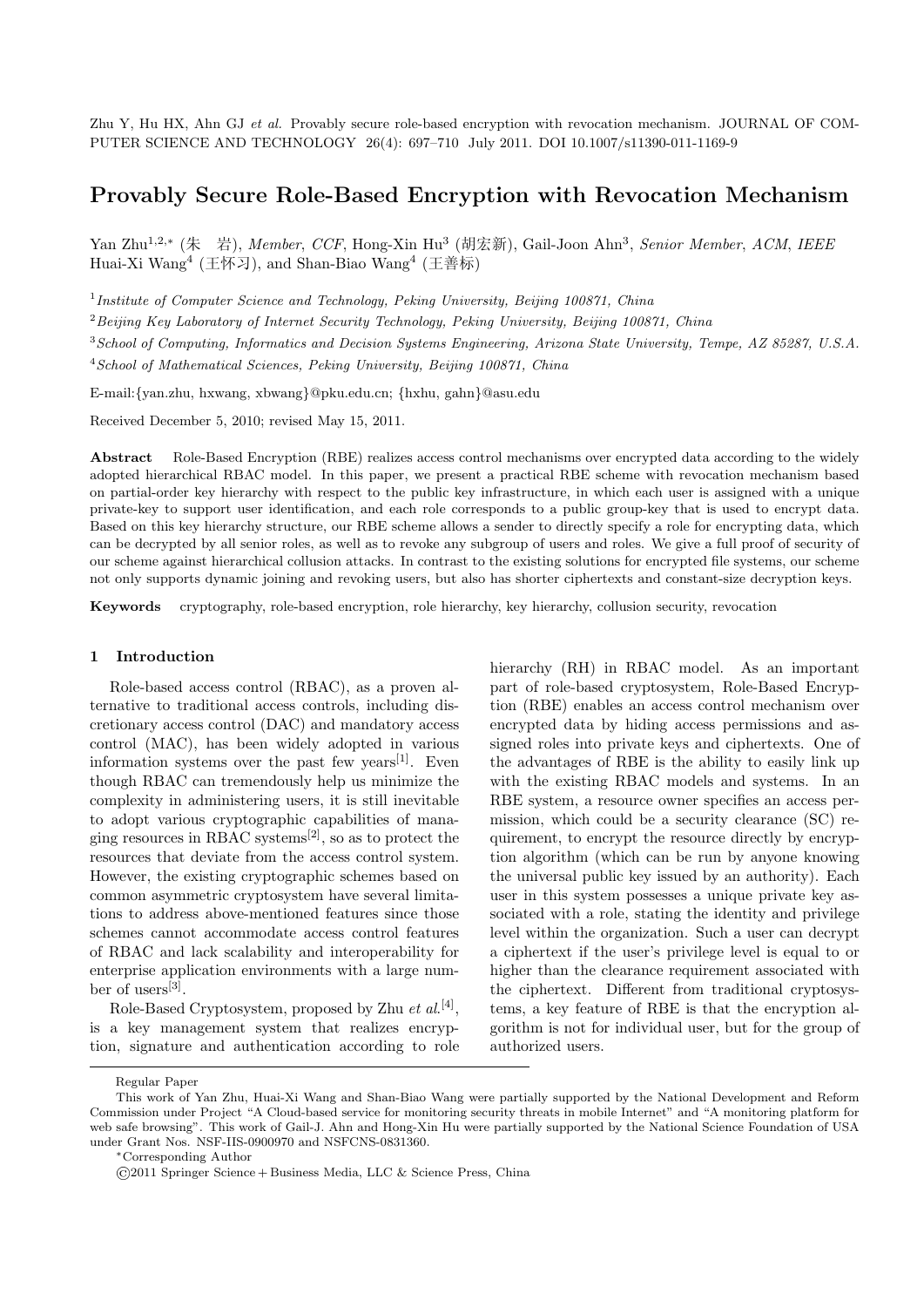Role hierarchy is a natural means of structuring roles to reflect an organization's lines of authority and responsibility. In RBAC model, role hierarchy defines an inheritance relationship among roles, which is required to be a partial order. As role hierarchy is the foundation of RBAC, it is necessary to implement such a mechanism in the construction of RBE. It requires us not only to hide the information of RH into public encryption keys and user's keys, but also to find an efficient cryptographical method to validate the partial ordering relation among these keys. Moreover, it is necessary for practical applications to ensure shorter length of user's key, as well as to support a large number of users.

## 1.1 Related Work

The research on cryptographic hierarchical structures has a long history since hierarchical structure is a natural way to organize and manage a large number of users. Several approaches on cryptographic partial order relation supporting hierarchical structures have been proposed. Akl and Taylor introduced a simple scheme to solve multilevel security problem<sup>[5-6]</sup>. Since then, several efficient methods have been studied. The concept of logical key hierarchy (LKH) was proposed by Wallner *et al.*<sup>[7]</sup> and Wong *et al.*<sup>[8]</sup> independently. In this paradigm, common encryption key was organized into a tree structure to achieve secure group communication in a multicast environment. Several modifications have been proposed, such as complete subtree  $(CS)^{[9]}$ , subset difference  $(SD)^{[10]}$ , and layered subset difference  $(LSD)^{[11]}$ . All of these schemes are constructed in symmetric-key setting, and the lengths of ciphertext and user's key are directly associated with the number of users.

Public-key hierarchical cryptosystems have been recently proposed, e.g., Boneh and Franklin proposed the first fully functional identity-based encryption scheme  $(IBE)^{[12-13]}$  in 2001, in which the public key can be an arbitrary string such as an email address. In order to manage a large number of users, hierarchical identity-based encryption (HIBE) mirrors an organizational hierarchy<sup>[14]</sup>. Another important area is hierarchy key management (HKM) that also organizes the key into a hierarchy. For example, time-bound hierarchical key assignment  $(THKA)^{[15]}$  can assign time-dependent encryption keys to a set of classes in a partially ordered hierarchy. This scheme is especially suitable for the realtime broadcast system with time control. Since all users with the same role share the same key, these schemes are hard to realize certain useful security mechanisms, such as revocation, digital forensics, and traceability.

Since Sahai and Waters<sup>[16]</sup> introduced

attribute-based encryption (ABE) as a new means of encrypted access control in 2005, ABE has received much attention and many schemes have been proposed recently, such as, key-policy ABE  $(KP-ABE)^{[17-19]}$ , ciphertext-policy ABE  $(CP-ABE)^{[20-23]}$  and dual policy ABE  $(DP-ABE)^{[24-25]}$ . ABE is based on the attributebased access control  $(ABAC)^{[26-27]}$  or fine grained access control  $(FGAC)^{[28-29]}$  model. In an ABE system, ciphertexts are not necessarily encrypted to one particular user by an assigned key as in traditional public key cryptography. Instead, both users' private keys and ciphertexts will be associated with a set of attributes or a policy over attributes. A user is able to decrypt a ciphertext if there is a "match" between his private key and the ciphertext. Although it takes time to widely adopt ABAC or FGAC model in practical management information systems (MIS), it is worth learning the features of access policy representation in ABE. At the same time, the research on attribute-based signature has also made great progress and various attributebased signature schemes[30-32] have been proposed. There are several recent studies of revocation mechanism of ABE. For example, Attrapadung and Imai<sup>[33]</sup> presented a revocation approach for a subset of at most t users based on Linear Secret Sharing Scheme (LSSS) with random polynomial of degree  $t$ . This approach also leads to a longer size of public-key, which is direct proportional to the number of revoked users  $t$ . Thus, it is not an effective solution to practical applications, especially to supporting a large number of users.

To overcome the limitations of the exiting solutions, we presented a practical cryptographic RBAC model in [4], called role-key hierarchy model, to support various security features based on role-key hierarchy. In that work, we introduced a role-based cryptosystem construction, which includes a role-based encryption (RBE) scheme and a role-based signature (RBS) scheme. With the help of role-key hierarchy, this RBE scheme can be tightly integrated into the hierarchical RBAC systems. However, this RBE scheme could not support the revocations of users and roles. Thus, efficient revocation mechanism should be introduced to improve the existing RBE scheme.

## 1.2 Contributions

In this paper, we focus on the construction of a cryptosystem compatible with hierarchical RBAC model. With the help of bilinear pairings, we present an enhanced Role-Based Encryption with revocation mechanism. Our new scheme provides more flexible control than other schemes, as well as an efficient revocation mechanism to support any number of users (or identities) and roles. Furthermore, our scheme has following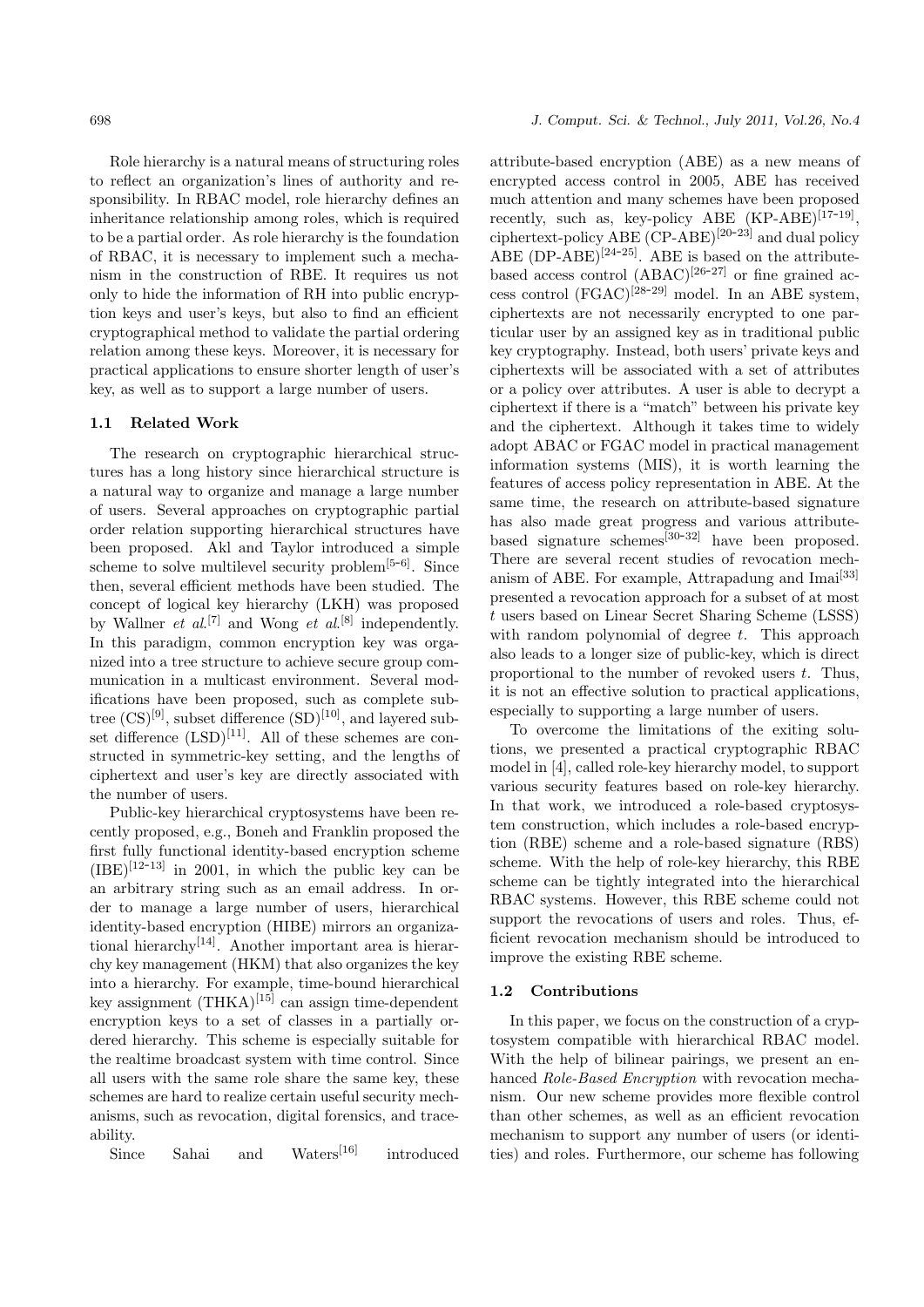|                  | RBE (our work)                                                                           | CP-ABE (Bethencourt <i>et al.</i> 's work) <sup>[20]</sup>                                              |  |
|------------------|------------------------------------------------------------------------------------------|---------------------------------------------------------------------------------------------------------|--|
| Access Model     | RBAC                                                                                     | ABAC <sup>[26-27]</sup> and FGAC <sup>[28-29]</sup>                                                     |  |
| Access Policy    | Partial order relation of role hierarchy based on RBAC                                   | Policy based on the set of attributes, which does not<br>involve partial order relation                 |  |
| Policy Structure | Lattice (tree and inverse tree)                                                          | Tree                                                                                                    |  |
| Public Key       | System parameters, role hierarchy and user label set                                     | System parameters and attribute set                                                                     |  |
| Private Key      | Constant size, specified by role                                                         | Variable length, specified by a set of attributes                                                       |  |
| Ciphertext       | Variable length, proportional to authorized role and<br>revoked user set                 | Variable length, proportional to the number of leaf<br>nodes in the policy tree                         |  |
| Encryption       | Policy is implemented by RBAC system                                                     | Policy is specified by the encryptor                                                                    |  |
| Decryption       | Matching between derived role and assigned role in<br>ciphertext and aggregate algorithm | Policy tree retracing and matching between the<br>user's attribute and assigned attribute in ciphertext |  |
| Revocation       | Dynamic user revocation                                                                  | None                                                                                                    |  |
| Main Techniques  | Partial ordering and bilinear map                                                        | Secret sharing and bilinear map                                                                         |  |

Table 1. Comparison Between Role-Based Encryption and Attribute-Based Encryption

new properties: key hierarchy can support arbitrary partial-order structures and an unlimited number of roles; a manager can dynamically add infinitely many users without revising the existing ciphertexts and user's private keys; and encryption is collusion-secure for arbitrarily large collusion of users. Moreover, our construction also achieves an optimal bound of overhead rate for both ciphertexts and decryption keys. Most importantly, our RBE scheme has better performance and scalability than existing solutions for encrypted file systems (EFS).

To explain the features of RBE, in Table 1 we show the main differences between RBE and ABE in comparison with BSW's CP-ABE[20]. For example, our RBE scheme has a user's private key with constant size rather than variable size; the RBE encryption is automatically performed by RBAC systems, which serve to reduce the burdens of regulation on managements; there exists an efficient revocation method for a subset of users; and so on.

The rest of the paper is organized as follows. Section 2 overviews some basic notions and complexity assumptions. Section 3 articulates the definition of RBE and security models. In Section 4, we address our RBE construction. We evaluate the security and performance of our schemes in Sections 5 and Section 6, respectively. Finally, we conclude this paper in Section 7.

### 2 Preliminaries

In this section, we present a brief description of partial order relation and role hierarchy in RBAC model. Next, we briefly review the necessary facts about bilinear maps, as well as a class of assumptions used in our RBE scheme.

## 2.1 Partial Order Relation and Role Hierarchy

Let  $\Psi = \langle P, \preceq \rangle$  be a (finite) partially ordered set (Poset) with partial order relation  $\prec$  on a (finite) set P. A partial order is a reflexive, transitive and antisymmetric binary relation. We provide some terminology for partial order relation. Two distinct elements x and y in  $\Psi$  are said to be comparable if  $x \preceq y$  or  $y \preceq x$ . Otherwise, they are incomparable, denoted by  $x||y$ . An order relation  $\preceq$  on P gives rise to a relation  $\prec$  of strict partial order:  $x \prec y$  in P iff  $x \preceq y$  and  $x \neq y$ . We define the predecessors and successors of elements in  $\Psi = \langle P, \preceq \rangle$  as follows: for an element x in P,  $\uparrow x = \{y \in P : x \preceq y\}$  denotes the set of predecessors of x,  $\downarrow x = \{y \in P : y \preceq x\}$  denotes the set of successors. Two posets are said to be isomorphic if their "structures" are entirely identical. Formally, posets  $\Psi = \langle P, \preceq \rangle$  and  $\Phi = \langle Q, \preceq \rangle$  are isomorphic if there exists a bijection f from P to Q such that  $x \preceq y$ iff  $f(x) \preceq f(y)$ .

In hierarchical RBAC model, inheritance is reflexive because a role inherits its own permissions, and transitivity is a natural requirement in this context. Also, anti-symmetry rules out roles that inherit from one another and would therefore be redundant. For example, we can represent  $\Psi = \langle P, \preceq \rangle$  by using circles (indicating the elements of  $P$ ) and inter-connecting lines (indicating the covering relations). For example, Fig.1(a) shows the diagrams for some simple ordered sets. Sub-figures (a1), (a2) and (a3) are linear, tree, and inverted-tree structure, respectively. Sub-figure (a4) is a three-layer tree structure, in which the senior  $r_a$  (top) inherits the permissions from all other juniors (bottom). Especially, there exist two different paths  ${r<sub>f</sub>, r<sub>b</sub>, r<sub>a</sub>}$  and  ${r_f, r_c, r_a}$  from  $r_f$  to  $r_a$ . Sub-figure (a5) is a threelayer hybrid structure, which is composed of various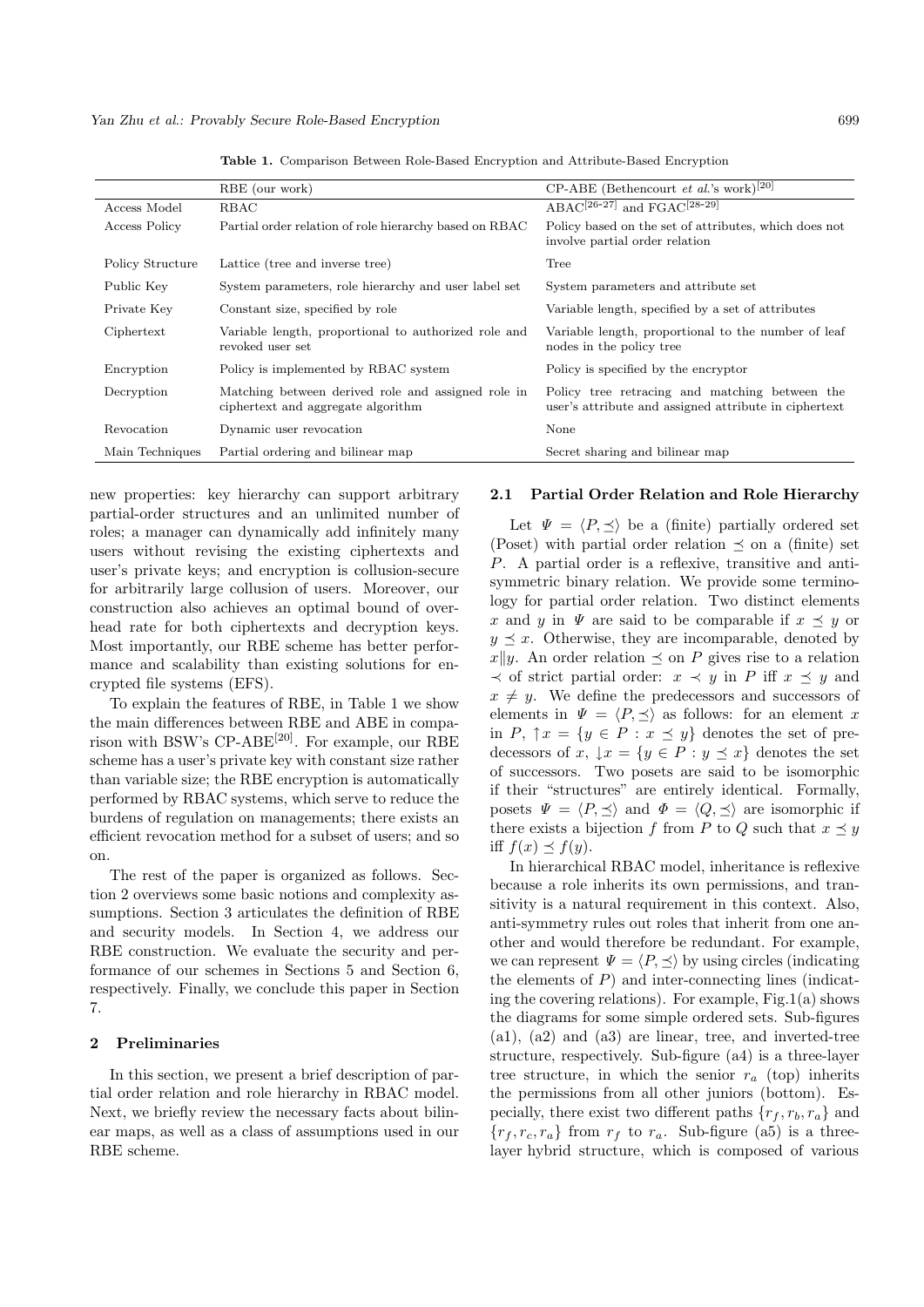

Fig.1. Diagrams for partial-order sets (a) and instance of role hierarchy (b).

different structures. Note that  $r_a$  and  $r_{\hat{a}}$  are not related through hierarchy.

Generally, a hierarchy in RBAC is mathematically a partial order that defines an inheritance (or seniority) relation between roles, whereby senior roles acquire the permissions from their juniors. An example of role hierarchy is shown in Fig.1(b), in which more powerful (senior) roles are shown toward the top of the diagram and less powerful (junior) roles toward the bottom. Based on this, we present the definition of role hierarchy as follows.

Definition 1 (Role Hierarchy). Given a set of users U, a role hierarchy H is a triple  $\langle U, R, \preceq \rangle$ , if there exists a (finite) partially ordered set  $\langle R, \preceq \rangle$ , such that each user belongs to and only belongs to a role, i.e., for all  $u_{i,j} \in U$ , there exists an  $r_i \in R$ , such that  $u_{i,j} \in r_i$ .

## 2.2 Bilinear Maps and Some Assumptions

Let  $\mathbb{G}_1$  and  $\mathbb{G}_2$  be two additive groups and  $\mathbb{G}_T$  be a multiplicative group with large prime order  $p^{(1)}$  A computable bilinear map is a function  $e : \mathbb{G}_1 \times \mathbb{G}_2 \to \mathbb{G}_T$ with the following properties: for any  $G \in \mathbb{G}_1$ ,  $H \in \mathbb{G}_2$ and all  $a, b \in \mathbb{Z}_p$ , we have 1) bilinearity:  $e([a]G, [b]H) =$  $e(G, H)^{ab}$ ; 2) non-degeneracy:  $e(G, H) \neq 1$  unless G or  $H = 1$ ; 3) computability:  $e(G, H)$  is efficiently computable. A bilinear map group system is a tuple  $\mathbb{S} = \langle p, \mathbb{G}_1, \mathbb{G}_2, \mathbb{G}_T, e \rangle$  composed of the objects described above.

Security of our system is based on a complexity assumption called the General Decisional bilinear Diffie-Hellman Exponent (GDDHE) assumption. We define the GDDHE problem as follows.

Definition 2 (GDDHE Problem). Let  $F_1, F_2, F_3 \in$  $\mathbb{Z}_p[X_1,\ldots,X_m]^s$  be three s-tuples of m-variate polynomials over  $\mathbb{Z}_p$ , where  $s, m \in \mathbb{Z}^+$ . Given a vector

$$
\mathbf{H}(x_1,\ldots,x_m) = \begin{pmatrix} [F_1(x_1,\ldots,x_m)]G, \\ [F_2(x_1,\ldots,x_m)]H, \\ e(G,H)^{F_3(x_1,\ldots,x_m)} \end{pmatrix} \in \mathbb{G}_1^s \times \mathbb{G}_2^s \times \mathbb{G}_T^s,
$$

and  $T \in \mathbb{G}_T$ , decide whether  $T = e(G, H)^{h(x_1, \ldots, x_m)}$ , where  $h \in \mathbb{Z}_p[X_1,\ldots,X_m].$ 

We refer to Theorem A.2 as a proof that GDDHE has generic security when  $h \notin (F_1, F_2, F_3)$  in [34]. In Lemma 1, we restate the generic security in a more concrete form for  $(n, t)$ -GDDHE<sub>1</sub> problem<sup>[34-35]</sup>.

**Definition 3** ( $(n, t)$ -GDDHE<sub>1</sub> Problem). Let  $f(x)$ and  $g(x)$  be two known random polynomials of degree t and  $n - t$  with pairwise distinct roots respectively,

$$
\begin{cases}\nf(x) = \prod_{i=1}^{t} (\zeta_i x + x_i) = \sum_{i=0}^{t} a_i \cdot x^i \\
g(x) = \prod_{i=1}^{n-t} (\zeta_{t+i} x + x_i') = \sum_{i=0}^{n-t} b_i \cdot x^i\n\end{cases} \mod p
$$

where  $\prod_{i=1}^{t} \zeta_i = 1$  and  $\prod_{i=1}^{n-t} \zeta_{t+i} = 1$  mod p. Let  $h(x, y) = yf(x)g(x)$  be a two-variable polynomial, and  $\mathbb{S} = (p, \mathbb{G}_1, \mathbb{G}_2, \mathbb{G}_T, e(\cdot, \cdot))$  be a group system. Given the values in  $(F_1, F_2, F_3, T)$ -GDDHE problem with

$$
\begin{cases}\nF_1(\gamma,\varsigma) = \begin{pmatrix}\nG, [\gamma]G, \cdots, [\gamma^{t-1}]G, \\
[\gamma \cdot f(\gamma)]G, [\varsigma \cdot \gamma \cdot f(\gamma)]G\n\end{pmatrix}, \\
F_2(\gamma,\varsigma) = \begin{pmatrix}\nH, [\gamma]H, \cdots, [\gamma^n]H, \\
[\varsigma \cdot g(\gamma)]H\n\end{pmatrix}, \\
F_3(\gamma,\varsigma) = e(G, H)^{f^2(\gamma)g(\gamma)},\n\end{cases}
$$
\n(1)

and  $T \in \mathbb{G}_T$ , decide whether  $e(G,H)^{\varsigma \cdot f(\gamma) \cdot g(\gamma)} = T$ , where  $\gamma, \zeta, \zeta_i, x_i, x'_i \in \mathbb{Z}_p^*$  are two secret random variables and  $G, H$  are generators of  $\mathbb{G}_1, \mathbb{G}_2$ , respectively.

We require that no efficient isomorphism  $\mathbb{G}_2 \to \mathbb{G}_1$  or  $\mathbb{G}_1 \to \mathbb{G}_2$  is known, or  $\mathbb{G}_2 \to \mathbb{G}_1$  is known but its inverse  $\mathbb{G}_1 \to \mathbb{G}_2$  is unknown.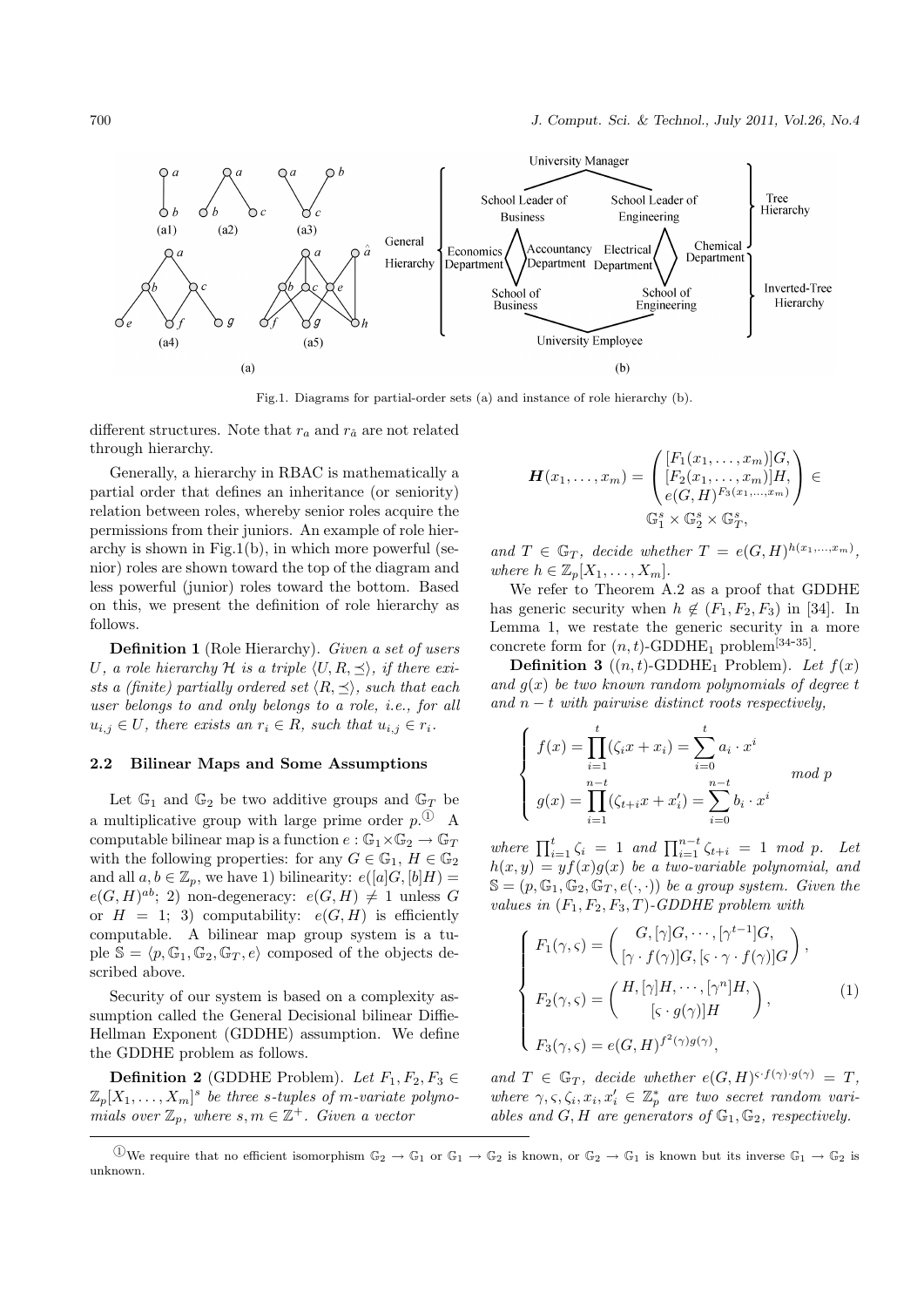## 3 Definitions

In this section, we begin by formally defining what is a role-based encryption system. We then state the security requirements and adversary's attack models needed for our proof of security. For the sake of clarity, we list some notations used throughout this paper in Table 2.

Table 2. Description of the Notations

| No.            | Notation           | Description                                                                                             |
|----------------|--------------------|---------------------------------------------------------------------------------------------------------|
| 1              | $\kappa$           | Security parameter                                                                                      |
| $\overline{2}$ | U.R                | U and R denote the set of users and<br>roles, respectively                                              |
| 3              | H. R               | H denotes the hierarchy $\langle U, R, \preceq \rangle$ and<br>R denotes the set of revoked users       |
| 4              | par, mk            | <i>par</i> and <i>mk</i> denote the public parame-<br>ter and the master key, respectively              |
| 5              | $r_i, u_{i,i}$     | $r_i$ denotes the <i>i</i> -th role in R and $u_{i,j}$<br>denotes the <i>j</i> -th user with role $r_i$ |
| 6              | $pk_i$             | Public role key for $r_i \in R$                                                                         |
| 7              | $dk_{i,j}$         | Decryption key of user $u_{i,j}$                                                                        |
| 8              | $M, \mathcal{C}_i$ | M and $\mathcal{C}_i$ denote the plaintext and the<br>ciphertext encrypted by $pki$ , respec-<br>tively |

#### 3.1 Public-Key Role-Based Encryption

Given a role hierarchy  $\mathcal{H} = \langle U, R, \preceq \rangle$ , a publickey Role-Based Encryption (RBE) is specified by five polynomial-time algorithms  $\langle S, G, A, E, D \rangle$ .

1)  $Setup(\kappa, \mathcal{H}) \rightarrow (mk, par)$ . Take a security parameter  $\kappa$  and a role hierarchy  $\mathcal H$  as input. It produces a manager key mk and a public parameter par.

2)  $GenRKey(par, r_i) \rightarrow pk_i$ . Take the parameter par and a role index  $r_i$ . It generates a public encryption key  $pk_i$  of  $r_i$ .

3)  $AddUser(mk, ID, r_i, u_{i,j}) \rightarrow (lab_{i,j}, dk_{i,j})$ . Take a user identity  $ID$ , a user index  $u_{i,j}$  in the role  $r_i$ , and the manager key  $mk$ . It outputs a user's secret key, which involves a private key  $dk_{i,j}$ , a user label  $lab_{i,j}$ , which involves a private<br>and  $par = par \bigcup \{ lab_{i,j} \}.$ 

4)  $\text{Encrypt}(\mathcal{R}, \text{pk}_i, M) \to \mathcal{C}_i$ . Take as input the encryption key  $pk_i$ , a message M and a set of revoked users  $\mathcal{R} \subseteq U$ . It returns a ciphertext  $\mathcal{C}_i$ .

5)  $Decrypt(\mathcal{R},dk_{i,j},\mathcal{C}_i) \rightarrow M$ . Take as input a ciphertext  $\mathcal{C}_i$ , a subset  $\mathcal{R} \subseteq \mathcal{H}$  and a user decryption key  $dk_{i,j}$ . It returns a message M.

We need to realize the user revocation by the user label  $lab_{i,j}$ , called identity-based revocation (IBR). With the help of this revocation mechanism, some users  ${u_{i,j}} \in \mathcal{R}$  can be revoked temporarily from the authorized users in ciphertexts. This paper does not highlight the revocation of roles since we can realize this mechanism by using Control Domain addressed in Section 4.

Given an instance of RBE scheme  $\mathcal E$  under a certain H, we define a key hierarchy  $\mathcal{K} = \{UK, RK, \prec\}$ from  $(\mathcal{E}, \mathcal{H})$ , where  $UK = \{dk_{i,j}\}_{\forall dk_{i,j} \leftarrow A(\cdot)}$ ,  $RK =$  $\{pk_i\}_{\forall pk_i \leftarrow G(\cdot)}$ , and  $pk_i \preceq pk_j$  iff there exists a polynomial-time algorithm  $F(\mathcal{H}, pk_i, r_j) = pk_j$ . We call F the derivation (or delegation<sup>[36]</sup>) function of  $\mathcal{E}$ , which is used to realize the partial order relation in a set of public encryption keys.

Note that, we require that a user belongs to a single role rather than to multiple roles in this definition due to the construction limitations in cryptography. Although this requirement is not true in general RBAC model, it is necessary to require strict role-based authentication mechanisms to provide strong security. If necessary the manager can assign multiple secret keys to different roles, but they have the same label. In addition, in practice the RBAC model can automatically employ the user's current role to invoke the *Encrypt* algorithm.

## 3.2 Security Notions and Adversary's Attack Models

The security requirements of RBE system, made up of three properties, are defined as follows.

**Definition 4** (RBE). Given a role hierarchy  $\mathcal{H} =$  $\langle U, R, \preceq \rangle$ , an RBE scheme  $\mathcal{E} = \langle S, G, A, E, D \rangle$  ( $|R| =$  $m, |U| = n$ ) satisfies the following conditions.

1) Consistency: The representations are equivalent between the role hierarchy  $H$  and the reduced key hierarchy K, that is,  $\{pk_i \preceq pk_j\}_{\mathcal{K}} \sim \{r_i \preceq r_j\}_{\mathcal{H}}$ , where  $\sim$ denotes isomorphism.

2) Viability: For every set of revoked users  $\mathcal{R}, M \in$  $\mathcal{M}$ , and  $\mathcal{C}_i = E(\mathcal{R}, p k_i, M)$ ,

$$
\Pr\left[\begin{matrix}D(\mathcal{R},dk_{j,l},\mathcal{C}_i)=M:\\ \forall u_{j,l}\in r_j, r_i \preceq r_j \wedge u_{j,l} \not\in \mathcal{R}\end{matrix}\right]=1.
$$

3) Security: For any probabilistic polynomial-time algorithm  $D'$ , every polynomial  $p(\cdot)$ , all sufficiently large  $k \in \mathbb{N}$ , every  $\mathcal{R}, M \in \mathcal{M}$ , and  $\mathcal{C}_i = E(\mathcal{R}, pk_i, M)$ ,

$$
\Pr\left[\frac{D'(\mathcal{R},dk_{j,l},\mathcal{C}_i)=M:}{\forall u_{j,l}\in r_j, r_i \nleq r_j \vee u_{j,l} \in \mathcal{R}}\right] < \frac{1}{p(k)}.
$$

The principal attack on RBE system is the collusion attack between different users, that is, A corrupts some  $u_{j,l} \in \mathcal{R}$  to decrypt  $\mathcal{C}_i$ , even if  $u_{j,l} \in r_j$  and  $r_i \preceq r_j$ . Hence, we define a semantic security under Chosen Plaintext Attack against Hierarchical Collusion (denoted by IND-hcCPA). Security is defined using the following game between an attack algorithm  $A$  and a challenger  $\beta$ . This game is defined as follows.

1) Initial. B constructs an arbitrary  $\mathcal{H}(|R| = m)$ ,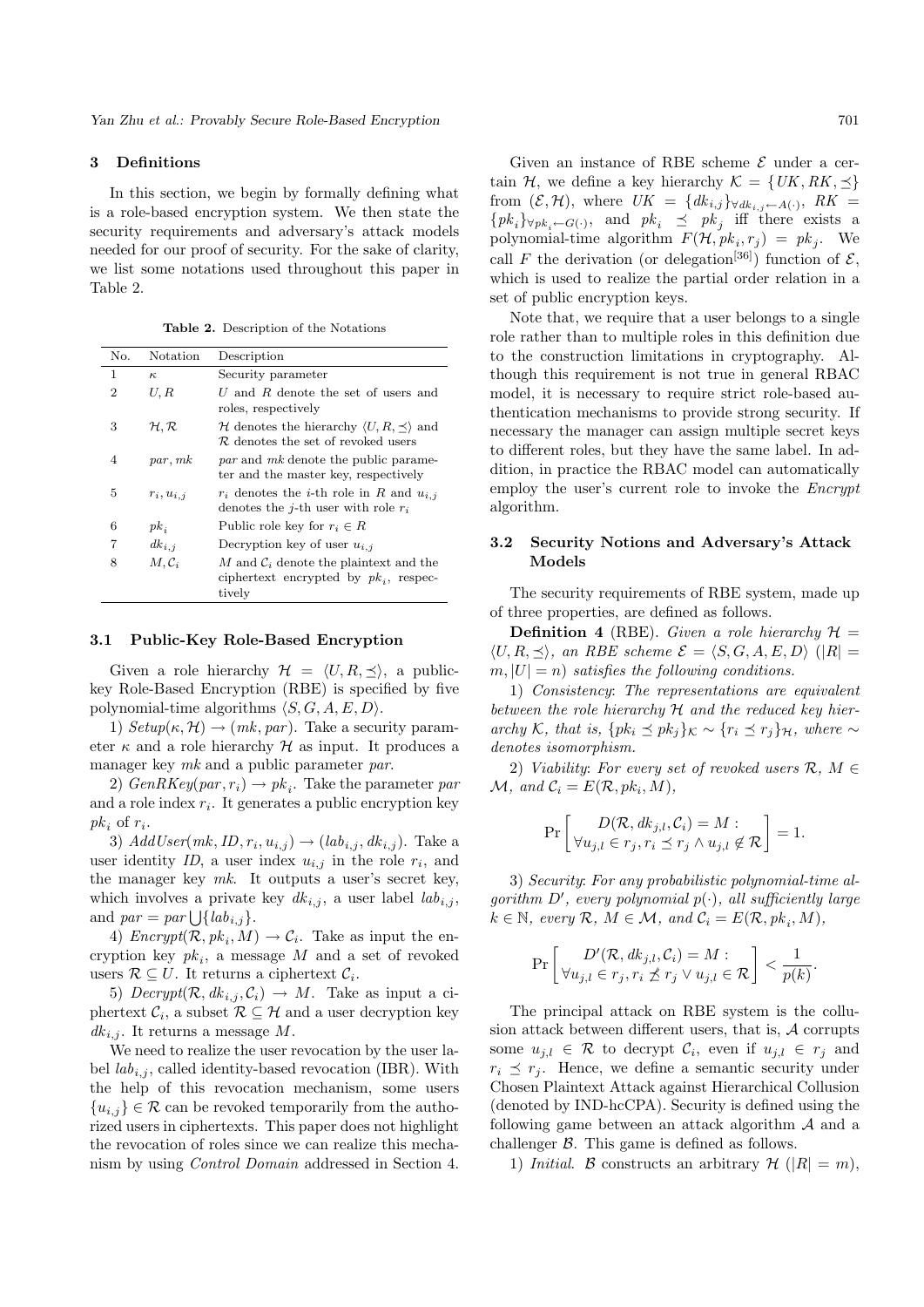and then runs Setup algorithm and gives A the resulting parameters par and  $H$ , keeping mk secret.

2) Learning. A adaptively issues n queries  $q_1, \ldots, q_n$ to add the users and gets a set of collusion users  $\mathcal R$  $(|\mathcal{R}| = t)$  as follows.

(a) Public Label Query  $(u_{i,j} \notin \mathcal{R})$ : following  $AddUser(mk, u_{i,j}), \mathcal{B}$  generates a user label  $lab_{i,j}$  and sends it to  $A$ ;

(b) Private Key Query  $(u_{i,j} \in \mathcal{R})$ : following  $AddUser(mk, u_{i,j}), \mathcal{B}$  generates a revoked user and returns this user's  $lab_{i,j}$  and  $dk_{i,j}$  to A.

3) Challenge. A chooses two equal length plaintexts  $M_0, M_1 \in \mathcal{M}$  and appoints a role  $r_i$  on which it wishes to be challenged. B picks a random bit  $b \in \{0,1\}$  and sends the challenge ciphertext  $E(\mathcal{R}, p k_i, M_b)$  to A.

4) Guess. A outputs a guess  $b' \in \{0,1\}$  for b, and wins if  $b = b'$ .

The above game models an attack where all users, who are not in the set  $R$ , collude to try and expose a ciphertext intended for users in  $U \setminus \mathcal{R}$  only. The set  $\mathcal{R}$ is chosen by the adversary. In this game, we define the advantage of the adversary  $A$  in attacking the scheme as

$$
Adv_{\mathcal{E}, \mathcal{A}}^{\text{ind}}(m, n, t) = |\Pr[b' = b] - \Pr[b' \neq b]|
$$
  
=  $|2 \Pr[b' = b] - 1|$ ,

where  $|\mathcal{R}| = t$ ,  $|R| = m$ ,  $|U| = n$ , and the probability is taken over the random coins of A and all probabilistic algorithms in the scheme.

Definition 5 (Secure Role-Based Encryption). An RBE scheme  $\mathcal E$  is said to be an  $(m, n, t)$ -secure rolebased encryption if for any polynomial-time adversary A, the total number of roles m, the total number of users n, and at most t colluders, any computational advantage of adversary  $Adv_{\mathcal{E},\mathcal{A}}^{\text{ind}}(m,n,t)$  is negligible in the above IND-hcCPA game. The scheme  $\mathcal E$  is said to be semantically secure against full collusion if it is  $(m, n, n)$ secure.

#### 4 Our Construction

In this section, we describe a public-key RBE scheme with role hierarchy, which has new features including  $O(m)$ -size ciphertexts and encryption key, as well as  $O(1)$ -size decryption key for the number of roles m. This construction also supports the revocation of any number of users.

## 4.1 Role-Based Encryption Scheme

Let  $\mathcal{H} = \{U, R, \preceq\}$  be a role-key hierarchy. Without loss of generality, we assume that the total number of roles is m in  $\mathcal{H}$ , i.e.,  $R = \{r_1, r_2, \ldots, r_m\}$ . We construct an RBE scheme as follows.

1)  $Setup(\kappa, \Psi)$ . Let  $\mathbb{S} = (p, \mathbb{G}_1, \mathbb{G}_2, \mathbb{G}_T, e)$  be a bilinear map group system with randomly selected generators  $G \in \mathbb{G}_1$  and  $H \in \mathbb{G}_2$  respectively, where  $\mathbb{G}_1$ ,  $\mathbb{G}_2$ are two bilinear groups of prime order p,  $|p| = O(\kappa)$ . This algorithm first picks a random integer  $\tau_i \in \mathbb{Z}_p^*$  for each  $r_i$  in role-key hierarchy graph. We define

$$
D_i = [\tau_i]G \in \mathbb{G}_1, \quad \forall r_i \in R,
$$
  

$$
V = e(G, H) \in \mathbb{G}_T,
$$

where  $\tau_i$  is the secret of each role  $r_i$  and  $D_i$  is called the identity of this role. Furthermore, it defines  $D_0 = [\tau_0]G$ by using a random  $\tau_0 \in \mathbb{Z}_p^*$ . Thus, the public parameter is  $par = \langle H, V, D_0, D_1, \ldots, D_m \rangle$  and we keep  $mk = \langle G, \tau_0, \tau_1, \ldots, \tau_m \rangle$  secret.

2)  $GenRKey(par, r_i)$ . This is an assignment algorithm for role key from the public parameter par. For a role  $r_i$ , the role key  $pk_i$  can be computed as

$$
pk_i = \langle H, V, W_i, \{D_k\}_{\forall r_k \in \uparrow r_i} \rangle,
$$
  

$$
W_i = D_0 + \sum_{r_i \nleq r_k} D_k \in \mathbb{G}_1,
$$

where  $\{D_k\}_{\forall r_k \in \uparrow r_i}$  is the identity set of all roles in  $\uparrow r_i$ . It is clear that  $W_i = [\tau_0 + \sum_{r_i \not\preceq r_k} \tau_k] G$ . For sake of simplicity, let  $\zeta_i = \tau_0 + \sum_{r_i \not\preceq r_k} \tau_k$ , so we have  $W_i = [\zeta_i] G$ .

3)  $AddUser(mk, ID, r_i, u_{i,j})$ . Given the manager key  $mk = \langle G, {\{\tau_i\}}_{i=0}^m \rangle$  and a user index  $u_{i,j}$  in the role  $r_i$ , the manager generates a unique decryption key by randomly selecting a fresh  $x_{i,j} = Hash(ID, u_{i,j}) \in \mathbb{Z}_p^*$  and defining a public user label  $lab_{i,j} = \langle x_{i,j}, V_{i,j}, B_{i,j} \rangle$  and a decryption key  $dk_{i,j} = A_{i,j}$ , where

$$
x'_{i,j} = x_{i,j} - \sum_{r_i \not\preceq r_k} \tau_k \in \mathbb{Z}_p^*,
$$
  
\n
$$
A_{i,j} = \Big[\frac{x'_{i,j}}{\zeta_i + x'_{i,j}}\Big]G \in \mathbb{G}_1,
$$
  
\n
$$
B_{i,j} = \Big[\frac{1}{\zeta_i + x'_{i,j}}\Big]H \in \mathbb{G}_2,
$$
  
\n
$$
V_{i,j} = V^{\frac{1}{\zeta_i + x'_{i,j}}} \in \mathbb{G}_T.
$$

Note that, the total number of users is unlimited in each role.

4)  $\text{Encrypt}(\mathcal{R}, \text{pk}_i, M)$ . To encrypt the message  $M \in \mathbb{G}_T$ , given any  $pk_i = \langle H, V, W_i, \{D_k\}_{r_k \in \uparrow r_i} \rangle$  and a set of revoked users  $\mathcal{R} = \{u_{i_1,j_1}, \ldots, u_{i_t,j_t}\},\$  the algorithm randomly picks  $\xi \in \mathbb{Z}_p^*$  and then computes

$$
\begin{cases}\nC_1 = [\xi]W_i \in \mathbb{G}_1, \\
C_2 = [\xi]B_{\mathcal{R}} \in \mathbb{G}_2, \\
C_3 = M \cdot (V_{\mathcal{R}})^{\xi} \in \mathbb{G}_T, \\
C_4 = {\{\xi|D_k\}}_{\forall r_k \in {\uparrow}r_i} \in \mathbb{G}_1^{\bar{m}},\n\end{cases}
$$
\n(2)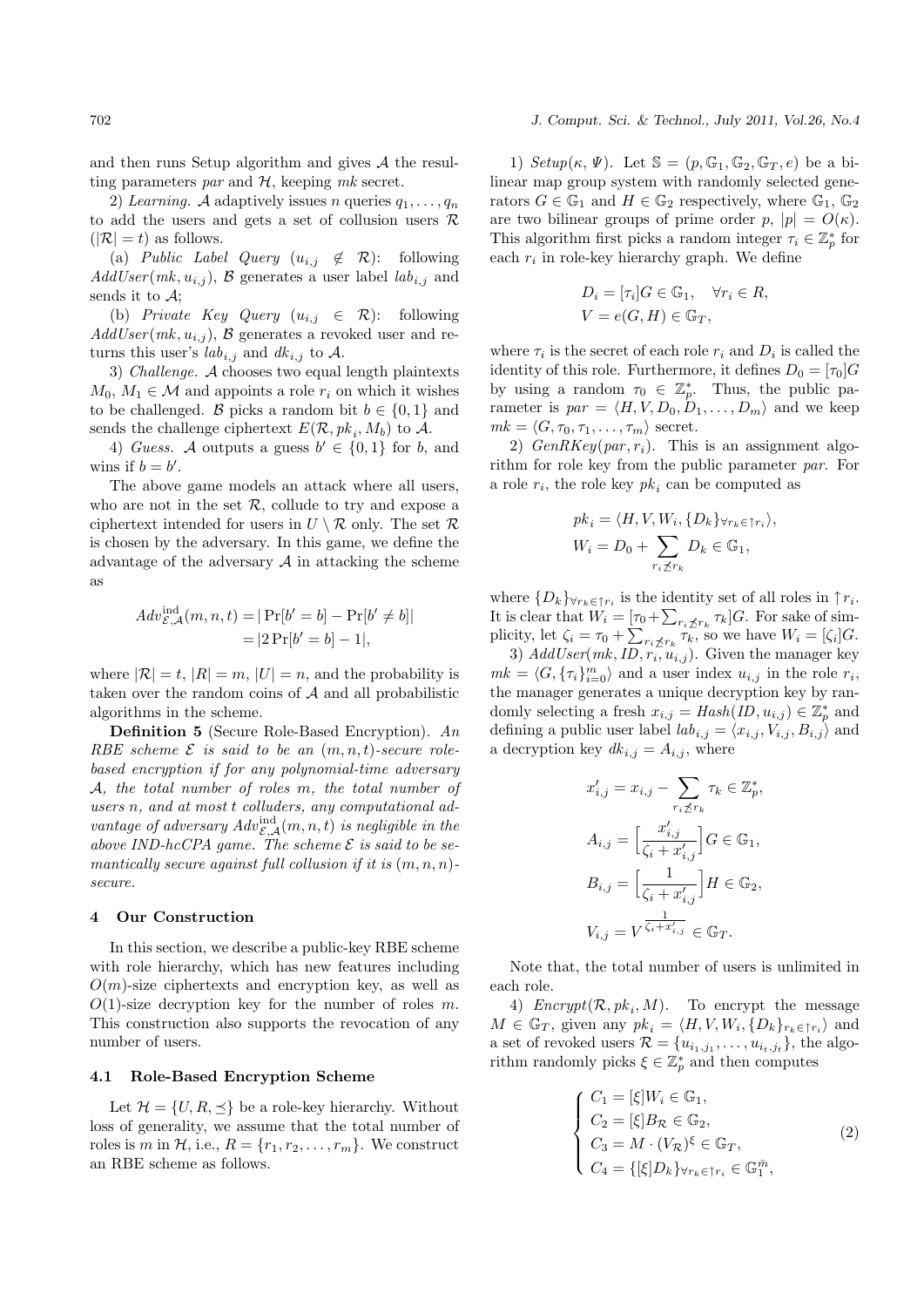where,  $\bar{m}$  is the number of elements in  $C_4$ ,  $|\mathcal{R}| = t$ , and

$$
B_{\mathcal{R}} = \begin{cases} H, & \text{if } \mathcal{R} = \varnothing, \\ \left[ \frac{1}{\prod_{l=1}^t (\zeta_{i_l} + x'_{i_l, j_l})} \right] H, & \text{if } \mathcal{R} \neq \varnothing, \end{cases}
$$
  

$$
V_{\mathcal{R}} = \begin{cases} V, & \text{if } \mathcal{R} = \varnothing, \\ V^{\frac{1}{\prod_{l=1}^t (\zeta_{i_l} + x'_{i_l, j_l})}}, & \text{if } \mathcal{R} \neq \varnothing. \end{cases}
$$

 $B_{\mathcal{R}}$  and  $V_{\mathcal{R}}$  can be efficiently computed by the aggregate algorithms from  $\{B_{i_l,j_l}\}_{u_{i_l,j_l}\in\mathcal{R}}$  and  $\{V_{i_l,j_l}\}_{u_{i_l,j_l}\in\mathcal{R}}$ (see Subsection 5.2.1). Finally, it outputs the ciphertext  $C_i = \langle C_1, C_2, C_3, C_4, \mathcal{R} \rangle$ .

5)  $Decrypt(dk_{j,k}, C_i)$ . Given a ciphertext  $C_i$  from the role  $r_i$ , the user  $u_{j,k} \in r_j$  can utilize the following equation to recover M from  $C_i$  with private key  $dk_{j,k} = A_{j,k}$ when  $r_i \preceq r_j$  and  $u_{i,k} \notin \mathcal{R}$ :

$$
V' = e\left(C_1 + \sum_{r_l \in \Gamma(r_j, r_i)} D'_l, B^{\mathcal{R}}_{j,k}\right) \cdot e(A_{j,k}, C_2), \quad (3)
$$

where  $\Gamma(r_j, r_i)$  denotes  $\cup_{r_i \leq r_l, r_j \not\leq r_l} \{r_l\}, D'_l = [\xi] D_l \in$  $C_4$  for all  $r_l \in \Gamma(r_i, r_i)$ , and

$$
B_{j,k}^{\mathcal{R}} = \left\{ \begin{array}{ll} B_{j,k}, & \mbox{if} \quad \mathcal{R} = \varnothing, \\ \displaystyle \Big[\frac{1}{\prod_{l=1}^t(\zeta_{i_l} + x'_{i_l,j_l}) \cdot (\zeta_j + x'_{j,k})}\Big] H, \\ & \mbox{if} \quad \mathcal{R} \neq \varnothing, \end{array} \right.
$$

from  ${B_{i_l,j_l}}_{u_l,j_l \in \mathcal{R}}$  and  $B_{j,k}$ . Finally, it outputs the plaintext  $M = \ddot{C}_3/V'$ .

The derivation function of public keys,  $F(pk_i, r_l)$  =  $pk_l$  for any  $r_i \preceq r_l$ , can be defined as  $F(pk_i, r_l)$  =  $\langle H, V, W_l, \{D_k\}_{\forall r_k \in \uparrow r_l} \rangle = p k_l$ , where  $W_l = W_i +$  $r_k \in \Gamma(r_l,r_i)$   $D_k$ , due to  $r_k \in \Gamma(r_l,r_i) \subseteq (\uparrow r_i)$  when  $r_i \preceq r_i$ . Note that, the part  $C_4$  of  $C_i$  is called Control Domain of this ciphertext in (2). We can deal with access control constraints for roles by choosing the appropriate  $r_k \in \uparrow r_i$  to insert into  $C_4$ . Furthermore, access control constraints for users can be effectively carried out by using the set of revoked users  $R$ . The number of revoked users is unlimited in this scheme. Hence, we can revoke any subgroup of roles and users in terms of these two mechanisms.

#### 5 Security Analysis

### 5.1 Analysis of Consistency

Since  $D_i$  is chosen at random, we need to consider the collision probability among the role keys  $\{pk_i\}_{r_i \in R}$ , i.e.,  $W_i = W_j$  for  $i \neq j$ ,  $W_i \in pk_i$ , and  $W_j \in pk_j$ . The following theorem tells us that this collision probability is negligible if the security parameter  $\kappa$  is large enough.

Theorem 1. The collision probability among m integers chosen from  $\mathbb{Z}_p^*$  at random is less than  $\frac{(m+1)^2}{4p}$ .

*Proof.* Firstly, the collision probability between  $\lambda$ random integers  $\{a_i\}_{i=1}^{\lambda}$  and  $\mu$  random integers  $\{b_i\}_{i=1}^{\mu}$  $\sum_{i=1}^{N} a_i = \sum_{j=1}^{\mu} b_j$ , is  $\frac{1}{p}$ , where  $a_1, \ldots, a_{\lambda} \in \mathbb{Z}_p^*$  and  $b_1, \ldots, b_\mu \in \mathbb{Z}_p^*$ . Secondly, the number of all possible unordered pairs  $\{\lambda, \mu\}$  with  $\lambda + \mu = k$  is  $\lfloor \frac{k}{2} \rfloor$ for  $1 \leq \lambda, \mu \leq m$ . Thus the number of all possible unordered pairs  $\{\lambda, \mu\}$  with  $3 \leq \lambda + \mu \leq m$  is  $\sum_{k=3}^{m} \lfloor \frac{k}{2} \rfloor < \sum_{k=1}^{m} \frac{k}{2} = \frac{m(m+1)}{4} < \frac{(m+1)^2}{4}$  $\frac{+1}{4}$ . Hence, with the help of Bernoulli's inequality, the collision probability is  $1 - \left(1 - \frac{1}{p}\right)$  $(m+1)^2$  $\frac{(+1)}{4} \leqslant \frac{(m+1)^2}{4}$  $\frac{(n+1)^2}{4} \frac{1}{p} = \frac{(m+1)^2}{4p}$  $\frac{(n+1)^2}{4p}$ . Note that we do not assume that  $a_i$  and  $b_j$  are different.  $\Box$ 

Since the total number of roles is far less than the size of space of keys, this theorem means that the collision probability is negligible for  $m \ll p$ , e.g., given  $m = 1000$  and  $|p| = 2 \times \kappa = 160$  ( $\kappa = 80$ -bits), the collision probability is less than  $\frac{2^{20}}{216}$  $\frac{2^{20}}{2^{162}} = 2^{-142}$ . This implies that different roles almost always have different keys. So we will neglect the collision probability hereinafter.

**Theorem 2.** Under the above assignment,  $\cup_{r_j \nleq r_k} \{\tau_k\} \subset \cup_{r_i \nleq r_k} \{\tau_k\}$  if and only if  $r_j \prec r_i$ , that is, the consistency in Definition 4 holds.

*Proof.* Firstly if  $r_j \prec r_i$ , then we have  $r_i \in$  $\cup_{r_i\preceq r_k}\{r_k\}$ , which implies that  $\cup_{r_i\preceq r_k}\{r_k\}\subset \cup_{r_j\preceq r_k}$  $\{r_k\}.$  So we have that  $\bigcup_{r_j \not\preceq r_k} \{r_k\} \subset \bigcup_{r_i \not\preceq r_k} \{r_k\}.$ In terms of the corresponding relation between  $r_i$ and  $\tau_i$ , we have  $\cup_{r_j \nleq r_k} {\tau_k} \subset \cup_{r_i \nleq r_k} {\tau_k}$ . Conversely, if  $\cup_{r_j \nleq r_k} \{\tau_k\} \subset \cup_{r_i \nleq r_k} \{\tau_k\}$ , then we know  $\cup_{r_j \nleq r_k} \{r_k\}$   $\subset \cup_{r_i \nleq r_k} \{r_k\}.$  This relation implies  $\cup_{r_i \preceq r_k} \{r_k\} \subset \cup_{r_j \preceq r_k} \{r_k\}.$  Since  $r_i \in \cup_{r_i \preceq r_k} \{r_k\}$ , we have  $r_j \prec r_i$ . Hence, the theorem holds.  $\Box$ Given a  $pk_i = \langle H, V, W_i = [\tau_0]G +$  $\overline{D}$ 

 $r_i \nleq r_k \tau_k$   $\exists G, \{D_k\}_{\forall r_k \in \uparrow r_i}$  and a polynomial-time derivation function  $F(H, pk_i, r_j) = pk_j$ , the relation  $pk_i \preceq pk_j$  can be efficiently generated if and only if  $r_i \preceq r_j$  in terms of Theorem 2. This gives the consistency between K and H, that is,  $\{pk_i \preceq pk_j\}_{\mathcal{K}} \sim \{r_i \preceq$  $r_i\}_\mathcal{H}.$ 

#### 5.2 Analysis of Correctness

We analyze the validity of our scheme in two cases:  $\mathcal{R} = \emptyset$  and  $\mathcal{R} \neq \emptyset$  respectively, as follows.

1) In the Case of  $\mathcal{R} = \emptyset$ . By the definition of  $\Gamma(r_i, r_i)$ , we have the equation

$$
\Gamma(r_j, r_i) = \bigcup_{r_j \nleq r_l} \{r_l\} \setminus \bigcup_{r_i \nleq r_l} \{r_l\} = \bigcup_{r_i \leq r_l} \{r_l\} \setminus \bigcup_{r_j \leq r_l} \{r_l\}
$$

for  $r_i \preceq r_j$ . This means that  $W_i + \sum_{r_l \in \Gamma(r_j, r_i)} D_l = W_j$ for  $W_i = D_0 + \sum_{r_i \not\preceq r_k} D_k$  and  $r_i \preceq r_j$ , as well as for  $w_i = D_0 + \sum_{r_i \not\leq r_k} D_k$  and  $r_i \leq r_j$ , as well as<br>  $C_1 + \sum_{r_l \in \Gamma(r_j, r_i)} D'_l = [\zeta_j \cdot \xi] G$ . Therefore, the validity of the RBE scheme can be guaranteed by (4).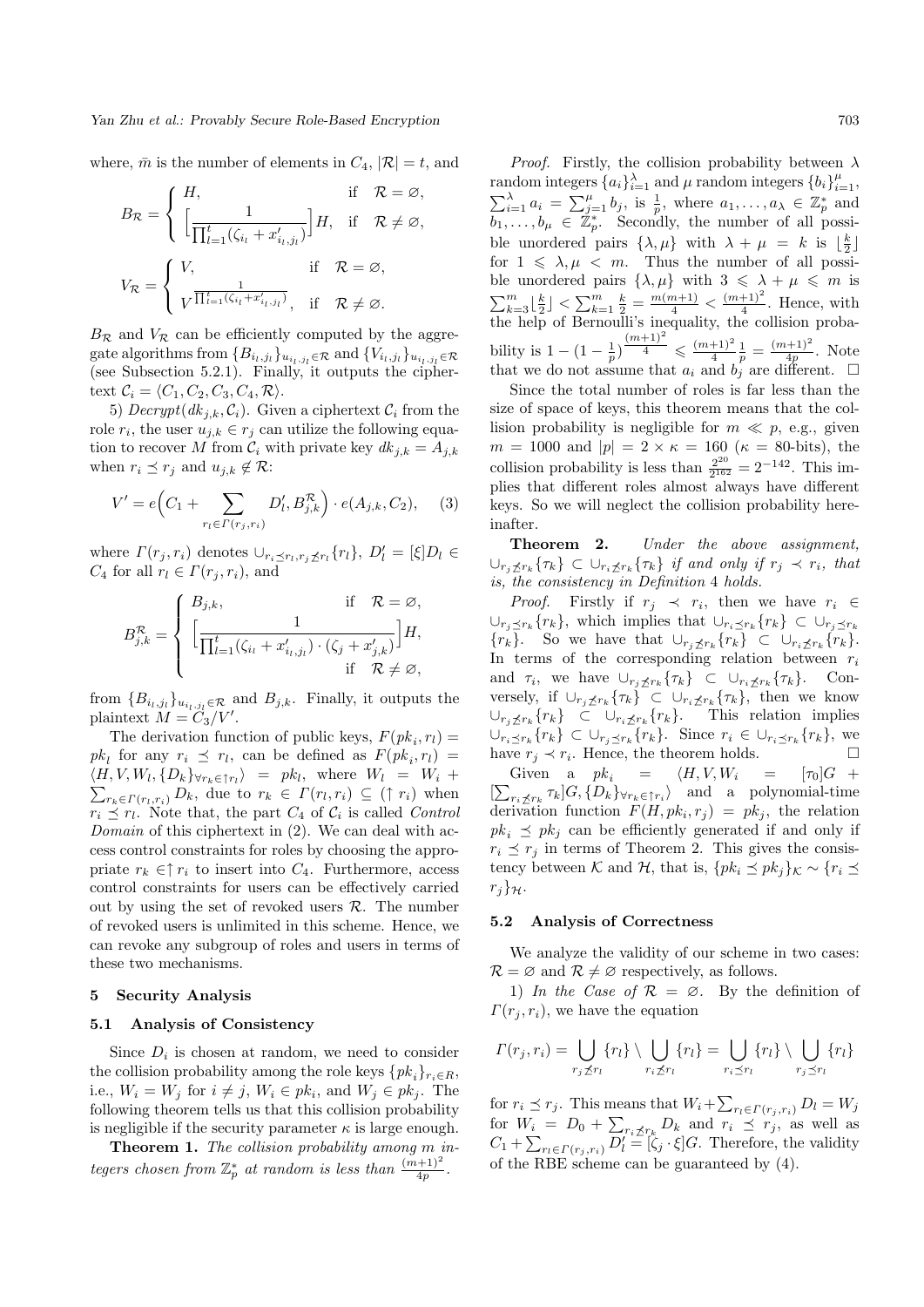$$
V' = e\left(C_{1} + \sum_{r_{i} \in \Gamma(r_{j}, r_{i})} D'_{i}, B_{j,k}\right) \cdot e(A_{j,k}, C_{2})
$$
  
\n
$$
= e\left([\zeta_{j} \cdot \xi]G, \left[\frac{1}{\zeta_{j} + x'_{j,k}}\right]H\right) e\left(\left[\frac{x'_{j,k}}{\zeta_{j} + x'_{j,k}}\right]G, [\xi]H\right)
$$
  
\n
$$
= e(G, H)^{\zeta_{j} + x'_{j,k}} \cdot e(G, H)^{\zeta_{j} + x'_{j,k}}
$$
  
\n
$$
= e(G, H)^{\xi} = V^{\xi}.
$$
  
\n
$$
V' = e\left(C_{1} + \sum_{r_{i} \in \Gamma(r_{j}, r_{i})} D'_{i}, B^{R}_{j,k}\right) \cdot e(A_{j,k}, C_{2})
$$
  
\n
$$
= e\left([\zeta_{j} \cdot \xi]G, \left[\frac{1}{\prod_{l=1}^{t}(\zeta_{i_{l}} + x'_{i_{l}, j_{l}}) \cdot (\zeta_{j} + x'_{j,k})}\right]H\right) \cdot e\left(\left[\frac{x'_{j,k}}{\zeta_{j} + x'_{j,k}}\right]G, \left[\frac{\xi}{\prod_{l=1}^{t}(\zeta_{i_{l}} + x'_{i_{l}, j_{l}})}\right]H\right)
$$
  
\n
$$
= e(G, H)^{\frac{\zeta_{j} \cdot \xi}{(\zeta_{j} + x'_{j,k}) \prod_{l=1}^{t}(\zeta_{i_{l}} + x'_{i_{l}, j_{l}})} \cdot e(G, H)^{\frac{\xi \cdot x'_{j,k}}{(\zeta_{j} + x'_{j,k}) \prod_{l=1}^{t}(\zeta_{i_{l}} + x'_{i_{l}, j_{l}})}} = (V_{\mathcal{R}})^{\xi}.
$$
  
\n(5)

2) In the Case of  $\mathcal{R} \neq \emptyset$ . By the definition of  $x_{i,j}$ and  $x'_{i,j}$ , we have

$$
\zeta_i + x'_{i,j} = \tau_0 + \sum_{r_i \neq r_k} \tau_k + x'_{i,j} = \tau_0 + x_{i,j},
$$

where all  $x_{i,j}$  are made public and all  $x'_{i,j}$ ,  $\zeta_i$ ,  $\tau_i$  are kept secret. Thus, for a revocation set  $\mathcal{R} = \{u_{i_l,j_l}, u_{i_k,j_k}\}\$ and  $i_l \neq i_k$ , it is easy to obtain

$$
\left[\frac{1}{x_{i_l,j_l} - x_{i_k,j_k}}\right](B_{i_k,j_k} - B_{i_l,j_l})
$$
\n
$$
= \left[\frac{1}{(\zeta_{i_l} + x'_{i_l,j_l})(\zeta_{i_k} + x'_{i_k,j_k})}\right]H = B_{\mathcal{R}},\qquad(6)
$$

and

$$
(V_{i_k,j_k}/V_{i_l,j_l})^{\frac{1}{x_{i_l,j_l}-x_{i_k,j_k}}} = V^{\frac{1}{(\zeta_{i_l}+x'_{i_l,j_l})(\zeta_{i_k}+x'_{i_k,j_k})}} = V_{\mathcal{R}}.
$$

Similarly,  $B_{\mathcal{R}}$ ,  $B_{j,k}^{\mathcal{R}}$ , and  $V_{\mathcal{R}}$  can be efficiently computed in an arbitrary revocation set  $\mathcal R$  by a general recursive method, which is defined in Subsection 5.2.1. Therefore, we can prove  $(3)$  by  $(5)$ .

The revocation mechanism can be supported by (6), that is, for  $u_{i,j} \in \mathcal{R}$ ,  $B_{j,k}^{\mathcal{R}}$  cannot be computed because the denominator can be zero in a fraction  $\frac{1}{x_{i,j}-x_{i',j'}}$ , where  $u_{i',j'} \in \mathcal{R}$ .

## 5.2.1 Aggregate Algorithms for User Revocation

It is more important to compute the three values  $B^{\mathcal{R}}, V^{\mathcal{R}},$  and  $B^{\mathcal{R}}_{j,k}$  from the labels of public parameter par in an efficient way. We provide such a recursive

method (called aggregate algorithm) to solve this problem, as follows.

Given  $\mathcal{R} = \{x'_{i_1,j_1}, \ldots, x'_{i_t,j_t}\}$  and their labels  $\{lab_{i_k,j_k}\}\$  for  $k \in [1,t]$  and  $lab_{i_k,j_k} =$  $\langle x_{i_k,j_k}, B_{i_k,j_k}, V_{i_k,j_k} \rangle$ . In terms of (6), for all  $k, l \in [1, t]$ , it is easy to obtain the equation

$$
B_{i_k,j_k} - B_{i_l,j_l} = \left[\frac{1}{\tau_0 + x_{i_k,j_k}}\right]H - \left[\frac{1}{\tau_0 + x_{i_l,j_l}}\right]H
$$
  

$$
= \left[\frac{x_{i_l,j_l} - x_{i_k,j_k}}{(\zeta_{i_l} + x'_{i_l,j_l})(\zeta_{i_k} + x'_{i_k,j_k})}\right]H.
$$

To expand this equation to multi-user cases, we define the following denotation  $B_{s,r}$  for any pair  $(s, r)$ , where  $1 \leqslant s < r \leqslant t$ ,

$$
\widetilde{B}_{s,r} = \left[\frac{1}{\tau_0 + x_{i_r,j_r}} \cdot \frac{1}{\prod_{k=1}^s (\tau_0 + x_{i_k,j_k})}\right] H.
$$

In the same way, we can compute  $\widetilde{B}_{s,r}$  =  $\frac{1}{x_{i_r,j_r}-x_{i_s,j_s}}$ ii<br>1  $(\widetilde{B}_{s-1,s} - \widetilde{B}_{s-1,r})$ . Hence,  $B_{\mathcal{R}} = \widetilde{B}_{t-1,t}$ can be completed by computing sequentially  $\widetilde{B}_{s,r}$  for  $s = [1, t - 1]$  and  $r = [s + 1, t]$  using the equation  $(B_{\mathcal{R}} = B_{t-1,t})$  and the induction

$$
\left\{ \begin{array}{lr} \widetilde{B}_{0,r}=B_{i_r,j_r}, & \forall r\in[1,t],\\ \widetilde{B}_{s,r}=\Bigl[\frac{1}{x_{i_r,j_r}-x_{i_s,j_s}}\Bigr](\widetilde{B}_{s-1,s}-\widetilde{B}_{s-1,r}), & \\ s\in[1,t-1],~r\in[s+1,t], \end{array} \right.
$$

where  $\widetilde{B}_{0,r}$  is defined as the initial input  $B_{i_k,j_k}$  for  $k = [1, r]$ . Obviously, we can get  $B_{j,k}^{\mathcal{R}}$  in the same way, or it can be computed from the resulting sequence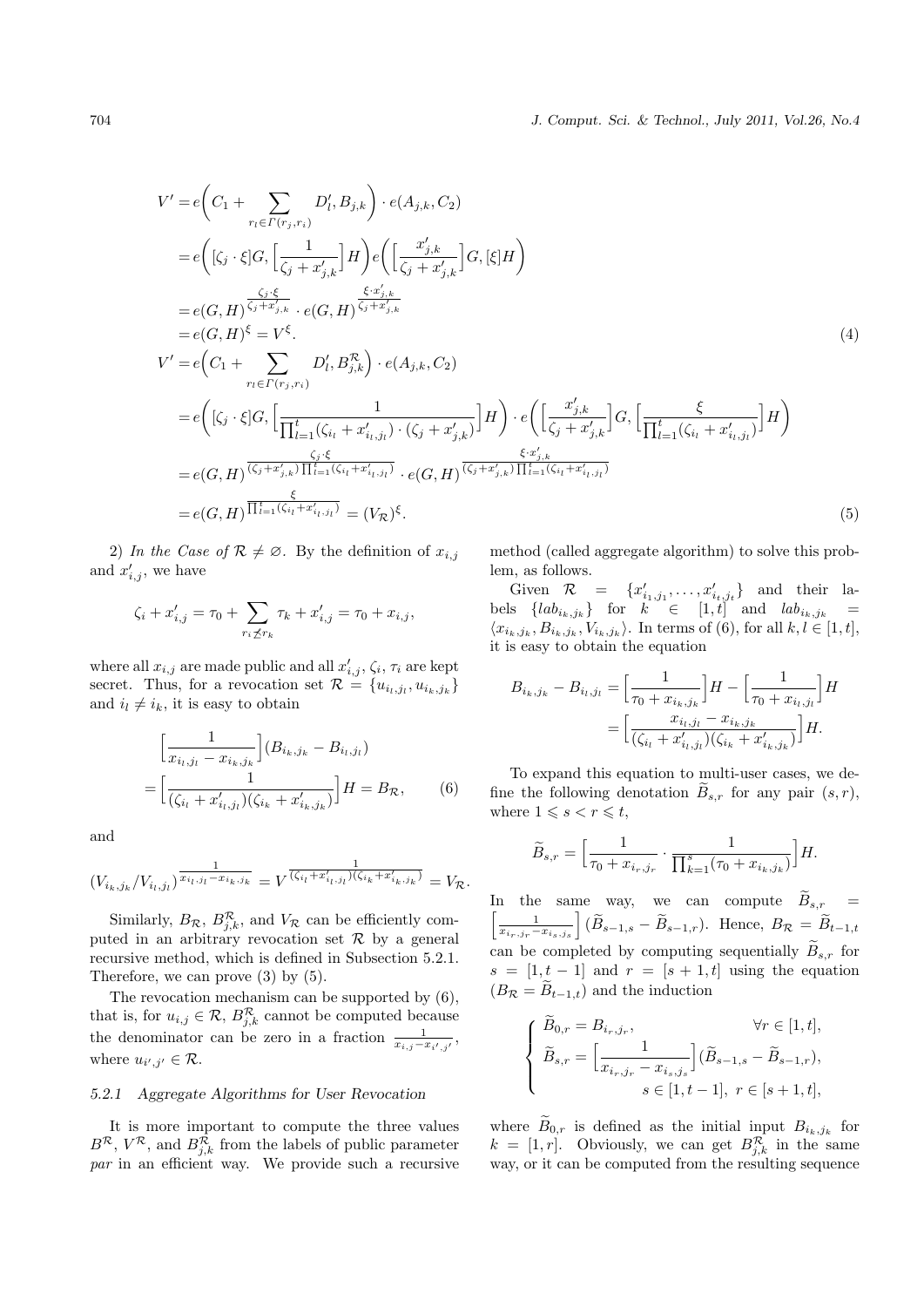Yan Zhu et al.: Provably Secure Role-Based Encryption 705

$$
(B_{i,j}, \langle \widetilde{B}_{0,1}, \widetilde{B}_{1,2}, \dots, \widetilde{B}_{t-1,t} \rangle), \text{ where}
$$
\n
$$
\begin{cases}\n\widetilde{B}_{0,t+1} = B_{j,k}, \\
\widetilde{B}_{s,t+1} = \left[ \frac{1}{x'_{i_{t+1}, j_{t+1}} - x'_{i_s, j_s}} \right] (\widetilde{B}_{s-1,s} - \widetilde{B}_{s-1,t+1}), \\
\forall s \in [1, t], \\
B_{j,k}^{\mathcal{R}} = \widetilde{B}_{t,t+1}.\n\end{cases}
$$

Similarly, we define  $\widetilde{V}_{s,r} = V^{\frac{1}{\tau_0 + x_{i_r,j_r}} \cdot \frac{1}{\prod_{k=1}^s (\tau_0 + x_{i_k,j_k})}},$ and then compute  $V_{\mathcal{R}}$  from  $V_{i_1,j_1}, \ldots, V_{i_t,j_t}$ , where  $(V_{\mathcal{R}}=V_{t-1,t})$  and

$$
\left\{\begin{array}{ll}\widetilde{V}_{0,r}=V_{i_r,j_r},&\forall r\in[1,t],\\ \widetilde{V}_{s,r}=\Big(\frac{\widetilde{V}_{s-1,s}}{\widetilde{V}_{s-1,r}}\Big)^{\frac{1}{x_{i_r,j_r}-x_{i_s,j_s}}},\\ \forall s\in[1,t-1],&\forall r\in[s+1,t].\end{array}\right.
$$

### 5.3 Analysis of Security

We prove the semantic security of our RBE scheme under the assumption of the  $GDDHE_1$  problem. Lemma 1 assures that  $(n, t)$ -GDDHE<sub>1</sub> problem is hard in the generic bilinear groups.

Lemma 1 (Complexity Lower Bound in Generic Bilinear Groups<sup>[34]</sup>). Given an  $(n, t)$ -GDDHE<sub>1</sub> problem, two s-tuples of 3-variate polynomials  $F_1, F_2 \in$  $\mathbb{Z}_p[x,y,z]^s$  and a 1-tuple 2-variate polynomial  $F_3 \in$  $\mathbb{Z}_p[x, y]$ , where  $s = n + t + 4^{\circled{2}}$ , then the maximum total degree of these polynomials is  $d =$  $\max(2d_{F_1}, d_{F_2}, d_{F_3}) = \max(2t + 4, n + t) \leq 2n$ . If h is independent of  $(F_1, F_2, F_3)$  then for any algorithm A that makes a total of at most q queries to the oracles computing the group operation in  $\mathbb{G}, \mathbb{G}_T$  and the bilinear pairing  $e(\cdot, \cdot)$ , we have

$$
Adv_{\mathcal{A}}^{\mathrm{gddhe}}(n,t) \leqslant \frac{(q+2(n+t+4)+2)^2 \cdot d}{2p} \leqslant \frac{(q+2(n+t+4)+2)^2 \cdot (2n)}{2p}.
$$

In terms of this lemma, we can prove that our RBE scheme is semantically secure against dynamic colluders, the number of which is unlimited, as follows.

**Theorem 3.** The  $(m, n, t)$ -RBE is semantically secure against dynamic colluders (IND-hcCPA) assuming the  $(n, t)$ -GDDHE<sub>1</sub> problem is hard in S. Concretely, for any probabilistic algorithm A that totalizes at most q queries to the oracles performing group operations in  $\mathbb{S} = (p, \mathbb{G}_1, \mathbb{G}_2, \mathbb{G}_T, e(\cdot, \cdot))$  and evaluations

of the bilinear map  $e(\cdot, \cdot)$ , we have  $Adv_{\mathcal{E}, \mathcal{A}}^{ind}(m, n, t)$  $\frac{(q+2(n+t+4)+2)^2 \cdot (2n)}{n}$ . p

Proof. We prove this theorem according to the INDhcCPA model as follows: suppose that there exists an adversary A that can break RBE under collusion attack, we build a reduction algorithm  $\beta$  to solve above  $(n, t)$ -GDDHE<sub>1</sub> problem in terms of A.

Given  $\mathbb{S} = (p, \mathbb{G}_1, \mathbb{G}_2, \mathbb{G}_T, e)$ , the algorithm  $\beta$  is given as input an  $(n, t)$ -GDDHE<sub>1</sub> instance, which is defined by (1). In fact,  $\beta$  does not know  $\gamma$ ,  $\zeta$  but knows 3n random integers  $\zeta_i$ ,  $x_i$ ,  $x'_i$ ,  $a_i$ ,  $b_i \in \mathbb{Z}_p^*$  in  $f(x)$  and  $g(x)$ , where any pairwise  $\{x_i, x'_i\}$  are not equal to each other, but some  $\zeta_i$  may be equal. Let m be the number of the different  $\zeta_i$ . In terms of these known values, the algorithm  $\beta$  will generate an arbitrary role hierarchy  $\mathcal{H} = \langle U, R, \preceq \rangle$  with the total number of users n and the number of roles m, and then generates an encryption environment based on A as follows.

1) Initial. B firstly sets  $\overline{G} = [f(\gamma)]G$ . Note that  $\beta$  cannot obtain the value of  $\overline{G}$ . Then,  $\beta$  chooses an integer  $\zeta_i$  from  $\{\zeta_i\}_{i\in[1,m]}$  for each role  $r_i$  in R, where  $i \in [1, m]$ . Let  $\overline{\zeta}_i = \zeta_i \gamma$  and  $W_i = [\overline{\zeta}_i] \overline{G} = [\zeta_i \gamma f(\gamma)] G$ (which can be computed from the input  $[\gamma f(\gamma)]G$ ) for each  $r_i$  ( $i \in [1, m]$ ),  $\beta$  computes the generation matrix  $\mathbf{M}_{m\times(m+1)}$  reduced from  $\mathcal{H}$ , and then extends it to  $M'_{(m+1)\times(m+1)}$  by appending a row vector  $\langle 1, 0, \ldots, 0 \rangle$ in the top of it. So that  $\beta$  defines the vector  $W =$  $\langle W_0, W_1, \ldots, W_m \rangle$  and  $\mathbf{D} = \langle D_0, \ldots, D_m \rangle$ , satisfying  $(7)$ .

$$
\mathbf{W} = \mathbf{M}' \cdot \mathbf{D} = \begin{pmatrix} W_0 \\ W_1 \\ \vdots \\ W_m \end{pmatrix}
$$
  
= 
$$
\begin{pmatrix} 1 & 0 & 0 & \cdots & 0 \\ 1 & M_{1,2} & M_{1,3} & \cdots & M_{1,m} \\ \vdots & & \vdots & \vdots \\ 1 & M_{m,2} & M_{m,3} & \cdots & M_{m,m} \end{pmatrix} \cdot \begin{pmatrix} D_0 \\ D_1 \\ \vdots \\ D_m \end{pmatrix}
$$

$$
(7)
$$

where  $W_0 = [\gamma] \overline{G} = [\gamma \cdot f(\gamma)] G$ . Obviously,  $\beta$  can compute  $\boldsymbol{D} = (\boldsymbol{M}')^{-1} \cdot \boldsymbol{W}$  and  $(\boldsymbol{M}')^{-1} \in \mathbb{Z}_2^{(m+1)\times (m+1)}$  for  $rank(\mathbf{M}') = m + 1$  or a feasible solution  $\langle D_0, \ldots, D_m \rangle$ to  $\mathbf{W} = \mathbf{M}' \cdot \mathbf{D}$  for  $rank(\mathbf{M}') \leqslant m$ , thus  $\mathcal B$  can define  $\bar{\tau}_i = \tau_i \gamma$  and compute  $D_i = [\bar{\tau}_i] \overline{G} = [\tau_i \cdot (\gamma \cdot f(\gamma))] G$ to realize  $W_0 = D_0$  and  $W_i = D_0 + \sum_{r_i \nleq r_k} D_k$ , where  $\tau_0 = \gamma$ ,  $\tau_i$  can be obtained by  $\zeta_i = 1 + \sum_{k=1}^m M_{i,k} \tau_k$ .

 $\mathcal{D}_{\text{In fact, }F_1}$  and  $F_2$  are  $(n + t + 4)$ -tuples of 3-variate polynomials and  $F_3$  is 1-tuple 2-variate polynomial, such that,  $Adv^{gddhe}(t, n, A) \leqslant \frac{(q+(n+t+4)+1+2)^2 \cdot (2n)}{2p}.$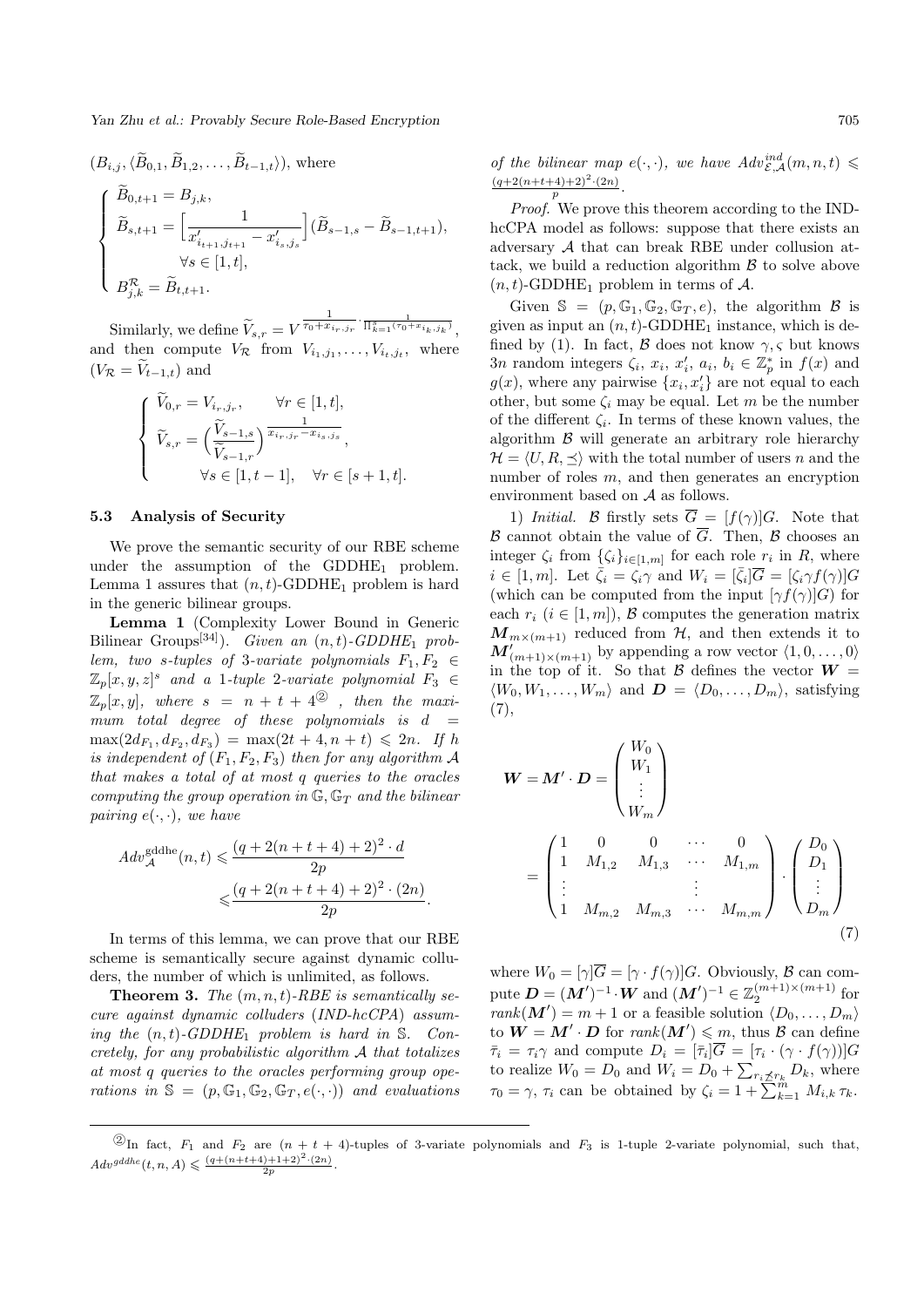Then it computes easily the public parameter as follows:

$$
\begin{cases}\n\overline{H} = [f(\gamma)g(\gamma)]H = \sum_{i=0}^{n} d_i \cdot [\gamma^i]H, \\
\overline{V} = e(\overline{G}, \overline{H}) = e(G, H)^{f^2(\gamma)g(\gamma)}, \\
\overline{D} = \langle D_0, D_1, \dots, D_m \rangle \text{ from } \overline{M}', \overline{W},\n\end{cases}
$$

where  $f(x) \cdot g(x) = \sum_{i=0}^{n} d_i \cdot x^i$ . Therefore,  $\beta$  can run A on these parameters.

2) Learning. In this phase, the adversary  $\mathcal A$  can issue up to t private key queries and  $n-t$  label queries to gain the information of this cryptosystem. Let  $\mathcal{R} \subset U$ be a subset that indicates at most  $t$  corrupted users. Algorithm  $\beta$  considers three types of queries as follows.

(a) Hash Query  $(ID, u_{i,j})$ . At any time, A can query the hash function  $Hash(ID, u_{i,j})$  and  $B$  replies a random integer in  $\mathbb{Z}_p^*$ .  $\mathcal B$  can maintain tables to ensure that repeated queries are answered consistently.

(b) Private Key Query  $(u_{i,j} \in \mathcal{R})$ . B generates the keys of the corrupted user as follows: for the  $j$ -th user in role  $r_i$ ,  $\mathcal B$  sets  $x'_{i,j} = x_i$  and defines  $f_{i,j}(x) = \frac{f(x)}{\zeta_i x + x'_{i,j}} =$  $\prod_{k=1,k\neq i}^{t}(\zeta_k x + x_k)$ . Thus for some  $e_i \in_R \mathbb{Z}_p$ ,

$$
f_{i,j}(\gamma) = \frac{f(\gamma)}{\bar{\zeta}_i + x'_{i,j}} = \prod_{k=1, k \neq i}^{t} (\zeta_k \gamma + x_k) = \sum_{i=0}^{t-1} e_i \cdot \gamma^i.
$$

Since this equation is a polynomial of degree  $t - 1$ ,  $\beta$ can compute

$$
\left\{ \begin{array}{l} A_{i,j} = \Bigl[ \frac{x'_{i,j}}{\bar{\zeta}_i + x'_{i,j}} \Bigr] \overline{G} = \Bigl[ \frac{x_i f(\gamma)}{\zeta_i \gamma + x_i} \Bigr] G \\qquad \qquad = [x_i \cdot f_{i,j}(\gamma)] G, \\ B_{i,j} = \Bigl[ \frac{1}{\bar{\zeta}_i + x'_{i,j}} \Bigr] \overline{H} = \Bigl[ \frac{f(\gamma) g(\gamma)}{\zeta_i \gamma + x_i} \Bigr] H \\qquad \qquad = [f_{i,j}(\gamma) \cdot g(\gamma)] H, \end{array} \right.
$$

as the decryption key  $dk_{i,j} = A_{i,j}$ . To generate the labels of users, B defines  $f'_{i,j}(x) = \frac{f(x)}{x + \frac{x_i}{\zeta_i}} = \prod_{k=1, k \neq i}^{t} (x +$  $\frac{x_k}{\zeta_k}$  and  $x_{i,j} = \frac{x_i}{\zeta_i} \mod p$ . The value  $x_{i,j}$  is stored as  $Hash(ID, u_{i,j}),$  and  $lab_{i,j} = \langle x_{i,j}, V_{i,j}, B_{i,j} \rangle$  can be computed by

$$
V_{i,j} = \overline{V} \overline{\gamma + x_{i,j}} = V \frac{f^2(\gamma)g(\gamma)}{\gamma + x_i/\zeta_i}
$$
  
=  $e([f'_{i,j}(\gamma)]G, [f(\gamma)g(\gamma)]H).$ 

Finally, B sends  $dk_{i,j}$  and  $lab_{i,j}$  to A. Note that,  $dk_{i,j}$ is available for the ciphertext which is encrypted by the public encryption key.

(c) Public Label Query  $(u_{i,j} \notin \mathcal{R})$ . If there exists an unused  $(\zeta_i x + x'_i)$  in  $g(x)$  and  $u_{i,j} \in r_i$ ,  $\mathcal{B}$  computes the honest user's label but not their private keys:  $\beta$  first fixes and records  $x_{i,j} = \text{Hash}(ID, u_{i,j}) = x'_i/\zeta_i$  and  $g'_{i,j}(x) = \frac{g(x)}{x + x'_i/\zeta_i} = \prod_{k=1, k \neq i}^{n-t} (x + \frac{x'_k}{\zeta_k})$ , and then computes the user's label  $lab_{i,j} = \langle x_{i,j}, V_{i,j}, B_{i,j} \rangle$ , where

$$
\left\{ \begin{array}{l} V_{i,j} = \overline{V} \frac{1}{\gamma + x_{i,j}} = V \frac{f^2(\gamma)g(\gamma)}{\gamma + x_i'/\zeta_i} \\ = e(G, H)^{f^2(\gamma)g'_{i,j}(\gamma)}, \\ B_{i,j} = \left[\frac{1}{\gamma + x_{i,j}}\right] \overline{H} = \left[\frac{f(\gamma)g(\gamma)}{\gamma + x_i'/\zeta_i}\right] H \\ = [f(\gamma) \cdot g'_{i,j}(\gamma)]H, \end{array} \right.
$$

where  $f^2(\gamma) \cdot g'_{i,j}(\gamma)$  is the polynomial of degree  $n+t-1$ . It can be computed because we can obtain  $e(G, H)^{\gamma^l}$  for  $l \in [0, n+t-1]$  by  $[\gamma^l]G$  for  $l \in [0, t-1]$  and  $[\gamma^l]H$  for  $l \in [0, n]$ . Finally,  $lab_{i,j}$  is given to A.

3) Challenge. A produces two messages  $M_0, M_1 \in$  $\mathbb{G}_T$ ,  $r_i \in R$ , and returns them to  $\mathcal{B}$ , where  $r_i$  denotes the expected position of encryption.  $\beta$  picks a random  $b \in \{0,1\}$  and constructs a ciphertext  $\mathcal{C}_i^b$  as follows:

$$
\begin{cases}\nC_1 = [\varsigma \cdot \bar{\zeta}_i] \overline{G} = [\zeta_i \cdot (\varsigma \cdot \gamma \cdot f(\gamma))] G, \\
C_2 = [\varsigma \cdot \frac{1}{\prod_{i=1}^t (\zeta_i \gamma + x_i)}] \overline{H} = [\varsigma \cdot \frac{f(\gamma)g(\gamma)}{f(\gamma)}] H \\
= [\varsigma \cdot g(\gamma)] H, \\
C_3 = M_b \cdot T, \\
C_4 = \{ [\varsigma \cdot \bar{\tau}_k] \overline{G} \} \forall r_k \in \uparrow r_i = \{ [\tau_i \cdot (\varsigma \cdot \gamma \cdot f(\gamma))] G \} \forall r_k \in \uparrow r_i.\n\end{cases}
$$

Finally,  $\beta$  sends the challenge ciphertext  $\mathcal{C}_i^b$  to  $\mathcal{A}$ .

4) Guess. A returns  $b' \in \{0, 1\}$ . If  $b = b'$ , B outputs 1 (True), otherwise 0 (False).

This completes the description of algorithm  $\beta$ . It is easy to describe the advantage of adversary in both instances. To do so, we recall two polynomials

$$
f(x) = \prod_{i=1}^{t} (\zeta_i x + x_i) = \prod_{i=1}^{t} \left( x + \frac{x_i}{\zeta_i} \right)
$$

$$
g(x) = \prod_{i=1}^{n-t} (\zeta_{t+i} x + x_i') = \prod_{i=1}^{n-t} \left( x + \frac{x_i'}{\zeta_{t+i}} \right)
$$

where  $\prod_{i=1}^{t} \zeta_i = \prod_{i=1}^{n-t} \zeta_{t+i} = 1 \pmod{p}$ . If T is equal to  $e(G, H)^{\zeta f(\gamma)g(\gamma)}$ , the challenge ciphertext  $\mathcal{C}_i$  is available since

$$
C_3 = M_b \cdot e(\overline{G}, \overline{H}) \overline{\prod_{i=1}^{t} (\zeta_i \gamma + x_i)}
$$
  
=  $M_b \cdot e(G, H)^{\zeta} \cdot \frac{f^2(\gamma)g(\gamma)}{f(\gamma)} = M_b \cdot T.$ 

Hence, we have

$$
\Pr[b = b' : T \leftarrow e(G, H)^{sf(\gamma)g(\gamma)}] \n= \Pr[\mathcal{A}(C_i^b) = b : T \leftarrow e(G, H)^{sf(\gamma)g(\gamma)}].
$$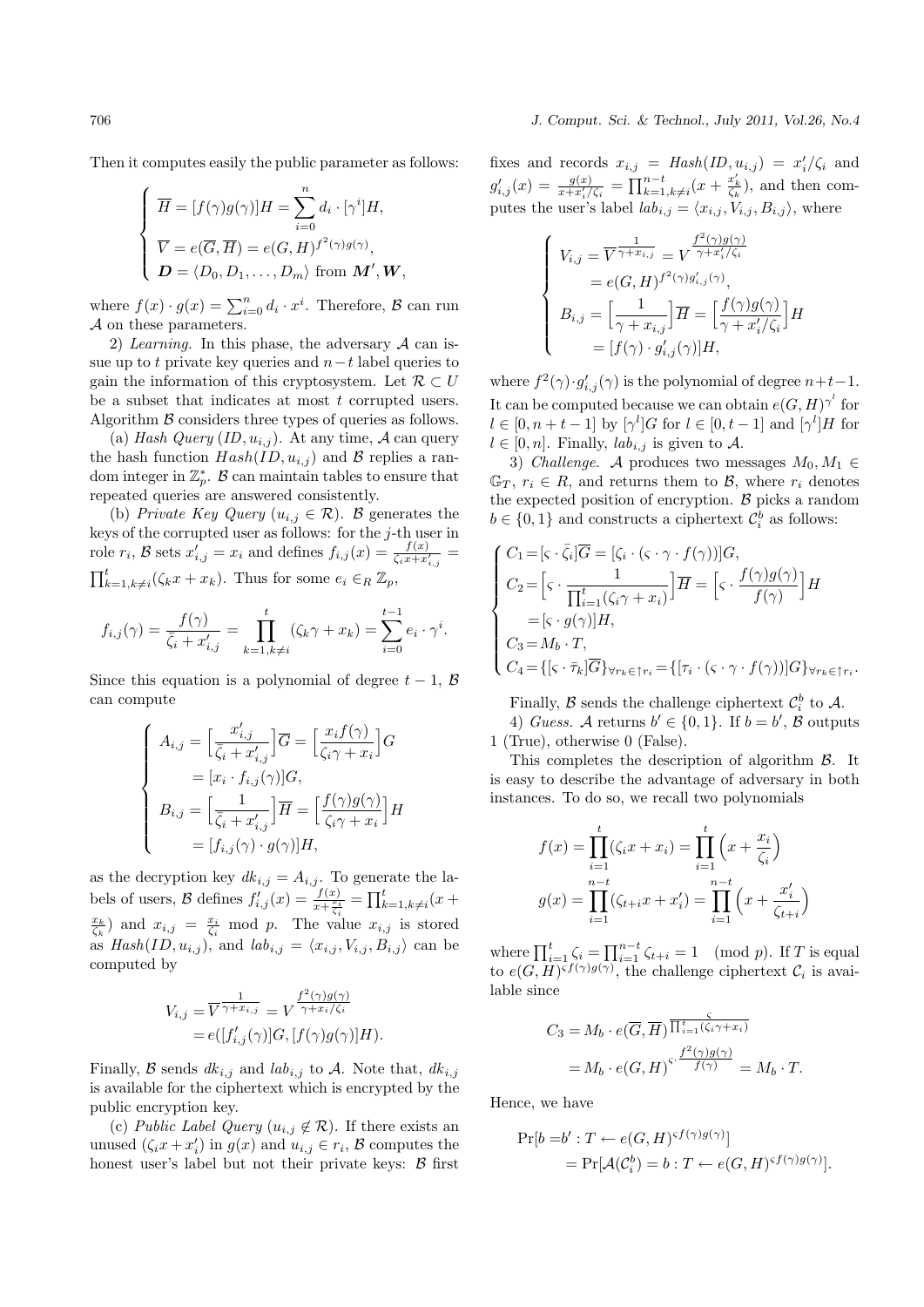Yan Zhu et al.: Provably Secure Role-Based Encryption 707

Otherwise, we have  $Pr[b = b'|T \leftarrow_R \mathbb{G}_T] = Pr[b \neq$  $b'|T \leftarrow_R \mathbb{G}_T] = 1/2$  and the equation<sup>39</sup>

$$
Adv_{\mathcal{B}}^{\text{gddhe}}(n, t)
$$
\n
$$
= \begin{vmatrix} \Pr[\mathcal{B}((F_1, F_2, F_3, T)] = 1 \\ -\Pr[\mathcal{B}((F_1, F_2, F_3, T)] = 0 \end{vmatrix}
$$
\n
$$
= |\Pr[b = b'] - \Pr[b \neq b']|
$$
\n
$$
= \begin{vmatrix} \Pr[b = b' : T \leftarrow e(G, H)^{sf(\gamma)g(\gamma)}] \\ -\Pr[b \neq b' : T \leftarrow_R \mathbb{G}_T] \end{vmatrix} \end{vmatrix}
$$
\n
$$
= |\Pr[\mathcal{A}(C_i^b) = b : T \leftarrow e(G, H)^{sf(\gamma)g(\gamma)}] - 1/2|.
$$

Therefore, according to Subsection 2.2, we have

$$
Adv_{\mathcal{E},\mathcal{A}}^{\text{ind}}(m,n,t)
$$
\n
$$
= \begin{vmatrix}\n\Pr[b = b': T \leftarrow e(G, H)^{cf(\gamma)g(\gamma)}] - \\
\Pr[b \neq b': T \leftarrow e(G, H)^{cf(\gamma)g(\gamma)}]\n\end{vmatrix}
$$
\n
$$
= |2 \Pr[b = b': T \leftarrow e(G, H)^{cf(\gamma)g(\gamma)}] - 1|
$$
\n
$$
= 2|\Pr[\mathcal{A}(\mathcal{C}_i) = b: T \leftarrow e(G, H)^{cf(\gamma)g(\gamma)}] - 1/2|.
$$

Summing up, we get that  $Adv^{\text{gddhe}}_{\mathcal{B}}(n,t) =$  $Adv_{\mathcal{E},\mathcal{A}}^{\text{ind}}(m,n,t)/2$ . In terms of Lemma 1, it is easy to see that  $Adv_{\mathcal{E},\mathcal{A}}^{\text{ind}}(m,n,t) \leq \frac{(q+2(n+t+4)+2)^2\cdot(2n)}{p}$  $\frac{(n+2)^{-(2n)}}{p}$ . This implies the algorithm can decide  $G\overline{D}DHE_1$  problem with a non-negligible success probability, which would contradict with the assumption. Moreover, we can prove the same result when  $t = n$ , that is, full collusion security.  $\Box$ 

#### 6 Performance Analysis

Following our terminology, we denote  $|R| = m$  and  $|\mathcal{R}| = t$ . We use E to denote a multiplication operation in  $\mathbb{G}_1, \mathbb{G}_2$  or an exponentiation operation in  $\mathbb{G}_T$ , P to denote the pairing operation  $e : \mathbb{G}_1 \times \mathbb{G}_2 \rightarrow$  $\mathbb{G}_T$ . We analyze the performance of each phase in our scheme as shown in the second column of Table 3. We neglect the hash operation, the operations in  $\mathbb{Z}_p$ , an addition in  $\mathbb{G}_1$ ,  $\mathbb{G}_2$  and a multiplication in  $\mathbb{G}_T$ , since these operations are much more efficient compared to the pairing operation and exponentiation. Considering the revocation mechanism, our scheme requires dering the revocation mechanism, our scheme requires  $\frac{1}{2}t(t+1)(E(\mathbb{G}_2)+E(\mathbb{G}_T))$  in the encryption algorithm, and  $(2t + 1)E(\mathbb{G}_2)$  is required in the decryption algorithm. This indicates that our scheme has a low computation overhead, related to the number of granted roles and revoked users.

We also present the communication complexity in the third column of Table 3. This indicates that our scheme has a short constant-size private user key even in large scale systems. Moreover, the size of ciphertext is  $O(m + t)$ , which is proportional to the number of granted roles and revoked users. Hence, our construction achieves the optimal bound of overhead rate for both ciphertexts and decryption keys.



Fig.2. Comparison between exiting encrypted file system in Windows NT (a) and our scheme (b).

Our scheme can construct an efficient encrypted file systems (EFS) based on RBAC, which enables the users to encrypt files on disks in terms of the user's role(s). Many existing encrypted file systems implement the straight forward encryption system where the number of ciphertexts in the file header grows linearly in the number of users that can access the file. As a result, there is often a hard limit on the number of users that can access a file, and the headers of all files must be changed to permit the user's access when a new user joins the system. For example, the following quote is from Microsoft's knowledge base: "EFS has a limit of 256 KB in the file header for the EFS metadata. This limits the number of individual entries for file sharing that may be added. On average, a maximum of 800 individual users may be added to an encrypted file." $[37]$ We show such a structure in Fig.2(a).

However, the RBAC systems built on our RBE scheme can automatically use the role key to encrypt the files in terms of the user's role  $r_i$  in a transparent way for users. Such a file header is shown in Fig.2(b), in which "Cipher" consists of the constantsize  $C_1, C_2, C_3 \in \mathcal{C}_i$ , "Granted roles table" consists of  $C_4 \in \mathcal{C}_i$ , and "Revoked users table" consists of the list

$$
\begin{aligned}\n\textcircled{1} \text{Let } R \text{ and } Z \text{ denote } T \leftarrow_R \mathbb{G}_T \text{ and } T \leftarrow e(G, H)^{cf(\gamma)g(\gamma)}, \text{ respectively. It is easy to show that} \\
| \Pr[b = b'] - \Pr[b \neq b']| = | \Pr[b = b' : R] \Pr[R] + \Pr[b = b' : Z] \Pr[Z] - \Pr[b \neq b' : R] \Pr[R] - \Pr[b \neq b' : Z] \Pr[Z] \\
&= |\frac{1}{2}(2\Pr[b = b' : Z] - 1 + 1 - 2\Pr[b \neq b' : R])| = |\Pr[b = b' : Z] - \Pr[b \neq b' : R]|.\n\end{aligned}
$$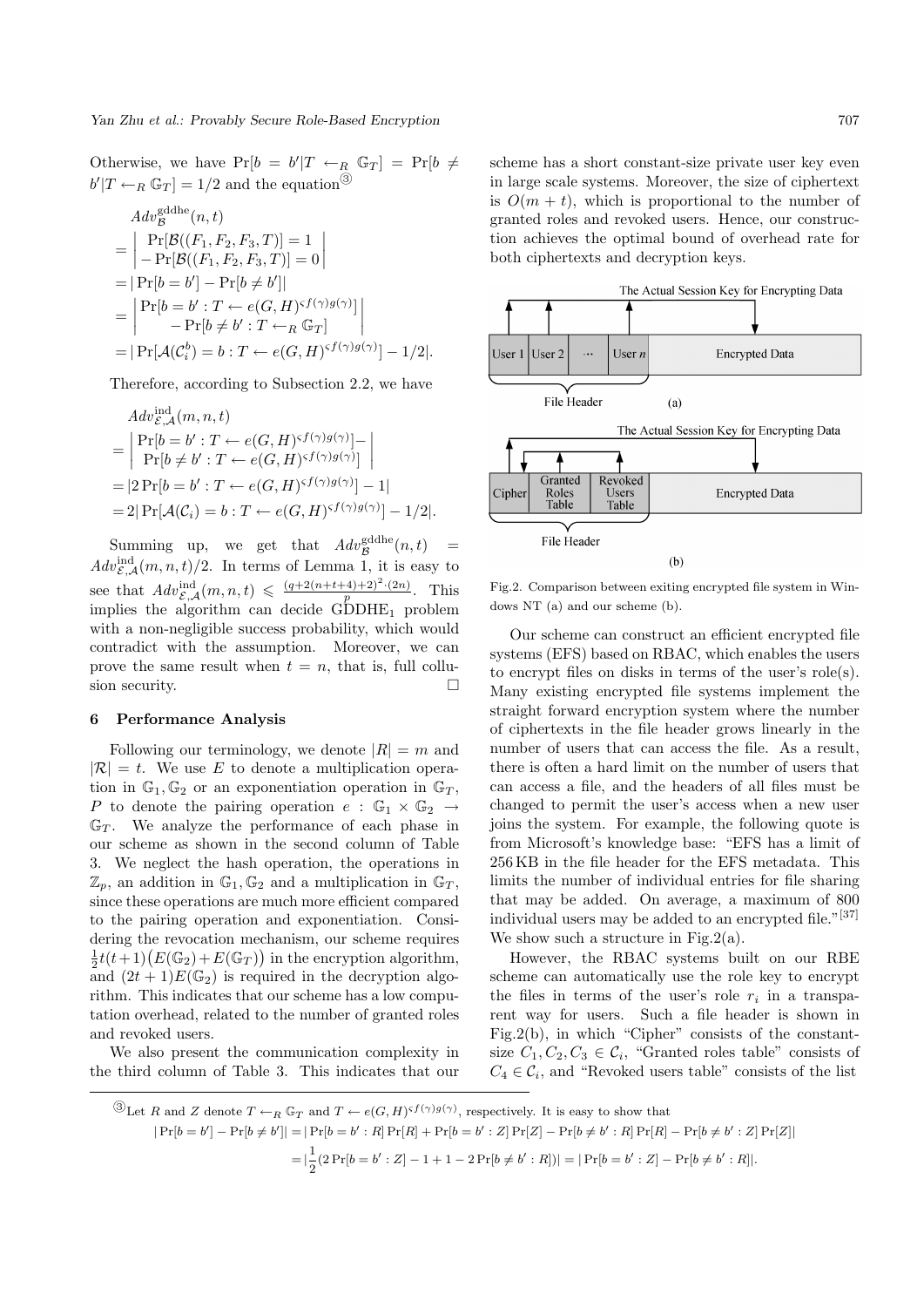Table 3. Performance Analysis for RBE

|                            | Computation Complexity                                   | Communication Complexity                                          |
|----------------------------|----------------------------------------------------------|-------------------------------------------------------------------|
| Setup (Public parameter)   | $(m+1)E(\mathbb{G}_1)+1P$                                | $(m+1)\mathbb{G}_1+1\mathbb{G}_2+1\mathbb{G}_T$                   |
| GenRKey (Public role key)  |                                                          | $1\mathbb{Z}_p^* + m\mathbb{G}_1 + 1\mathbb{G}_2 + 1\mathbb{G}_T$ |
| AddUser (Private user key) | $1E(\mathbb{G}_T)$                                       | $1\mathbb{Z}_p^* + 1\mathbb{G}_2 + 1\mathbb{G}_T$                 |
| Encrypt (Ciphertext)       | $(m+1)E(\mathbb{G}_1)+1E(\mathbb{G}_2)+1E(\mathbb{G}_T)$ | $(m+1)\mathbb{G}_1+1\mathbb{G}_2+1\mathbb{G}_T$                   |
| Decrypt                    | 2P                                                       |                                                                   |

of user's labels in  $\mathcal{R} \in \mathcal{C}_i$  for an RBE ciphertext  $\mathcal{C}_i$ . Here, both the number of users and the number of revoked users are not limited in this EFS system. Moreover, for a new user who joins this system, all existing files need not be changed to permit the access of these files.

To reduce the length of list of revoked users in file header, our RBE scheme has the capability of fixing the user's labels into the public role key by using the Aggregate algorithms in Subsection 5.2, such that these users will be permanently revoked. Furthermore, as a practical cryptosystem, the keys in RBE system should be regularly renewed by the system manager (such as 3 months or half year). The users who leave the system should be permanently revoked after updating keys. Hence, these mechanisms can avoid the accumulation of revoked users in RBE systems, as well as can reduce the length of  $R$  in file headers.

For the sake of clarity, we evaluate the performance of EFS on our RBE scheme as follows: suppose the security parameter  $\kappa$  is 80-bits<sup>[38-39]</sup>, we need the elliptic curve domain parameters over  $\mathbb{Z}_p$  with  $|p| =$ 160-bits. Elliptic curve domain parameters over  $\mathbb{Z}_p$ with  $\lceil \log_2 p \rceil = 2\kappa$  supply approximately  $\kappa$  bits of security<sup>[40]</sup>, which means that solving the logarithm problem on associated elliptic curve is believed to take approximately  $2^{\kappa}$  operations. This means that the length of the integer is  $l_0 = 2\kappa$  in  $\mathbb{Z}_p$ . Similarly, we have the length of the element in  $\mathbb{G}_1, \mathbb{G}_2, \mathbb{G}_T$ , which satisfy  $l_1 = 4\kappa$ ,  $l_2 = 20\kappa$ , and  $l_T = 10\kappa$ . We assume that the embedding degree of elliptic curve is 5. In the RBE scheme, the length of the file header is  $(m+1)\cdot l_1+1\cdot l_2+1\cdot l_T+t\cdot l=4\kappa\cdot (m+1)+20\kappa+10\kappa+$  $128t = 320m + 128t + 2720$  bits, where l is the length of user's label and is set to 128 bits presumed. Considering a system where each role contains 40 users on average, with 800 users and 100 revoked users, the file header is just  $320 \times 20 + 128 \times 100 + 2720 = 21920$  bit ≈ 2.68 KB. In contract to the existing EFS structure of Windows  $NT<sup>[41]</sup>$ , this storage cost is far less than 256 KB, which is the exact size of file header of encrypted files in Windows EFS. Furthermore, in RBE-based EFS, the file header with 256 KB can support the system with about 2000 roles, and each role contains 300 users on average

and 11 000 revoked users, where the length of the user label is 128 bit. In theory, the above-mentioned system can support unlimited number of users, which is much better than existing EFS.

### 7 Conclusion and Future Work

In this paper, we introduced a generic role-based encryption over RBAC model to support a flexible encryption of resources in RBAC systems. The proposed scheme supports fully collusion security under a special case of the GDDHE problem and implements the revocation at minimal cost and constant-size ciphertexts and decryption keys. Our scheme has better performance and scalability than existing solutions in encrypted file systems.

In our future work, we will investigate a more comprehensive role-based cryptosystem to support various secure mechanisms, such as encryption, signature, and authentication. Meanwhile, we would exploit the partial ordering relation in ABE with respect to the work addressed in this paper. We will also optimize our solution to improve the performance of revocation algorithms in our scheme. Finally, based on our exiting work, we will propose a complete cryptosystem to realize massive-scale conditional access systems for the practical RBAC applications of large-scale organizations.

## References

- [1] Sandhu R, Ferraiolo D F, Kuhn D R. The nist model for role-based access control: Towards a unified standard. In Proc. the 5th ACM Workshop on Role Based Access Control (RBAC), Berlin, Germany, Jul. 26-27, 2000, pp.47-63.
- [2] Li Q, Zhang X W, Xu M W, Wu J P. Towards secure dynamic collaborations with group-based RBAC model. Computers & Security, 2009, 28(5): 260-275.
- [3] Shafiq B, Joshi J, Bertino E, Ghafoor A. Secure interoperation in a multidomain environment employing RBAC policies. IEEE Transactions on Knowledge and Data Engineering, 2005, 17(11): 1557-1577.
- [4] Zhu Y, Ahn G J, Hu H X, Wang H X. Cryptographic rolebased security mechanisms based on role-key hierarchy. In Proc. the 5th ACM Symposium on Information, Computer and Communications Security (ASIACCS), Beijing, China, Apr. 13-16, 2010, pp.314-319.
- [5] Akl S G, Taylor P D. Cryptographic solution to a problem of access control in a hierarchy. ACM Transactions on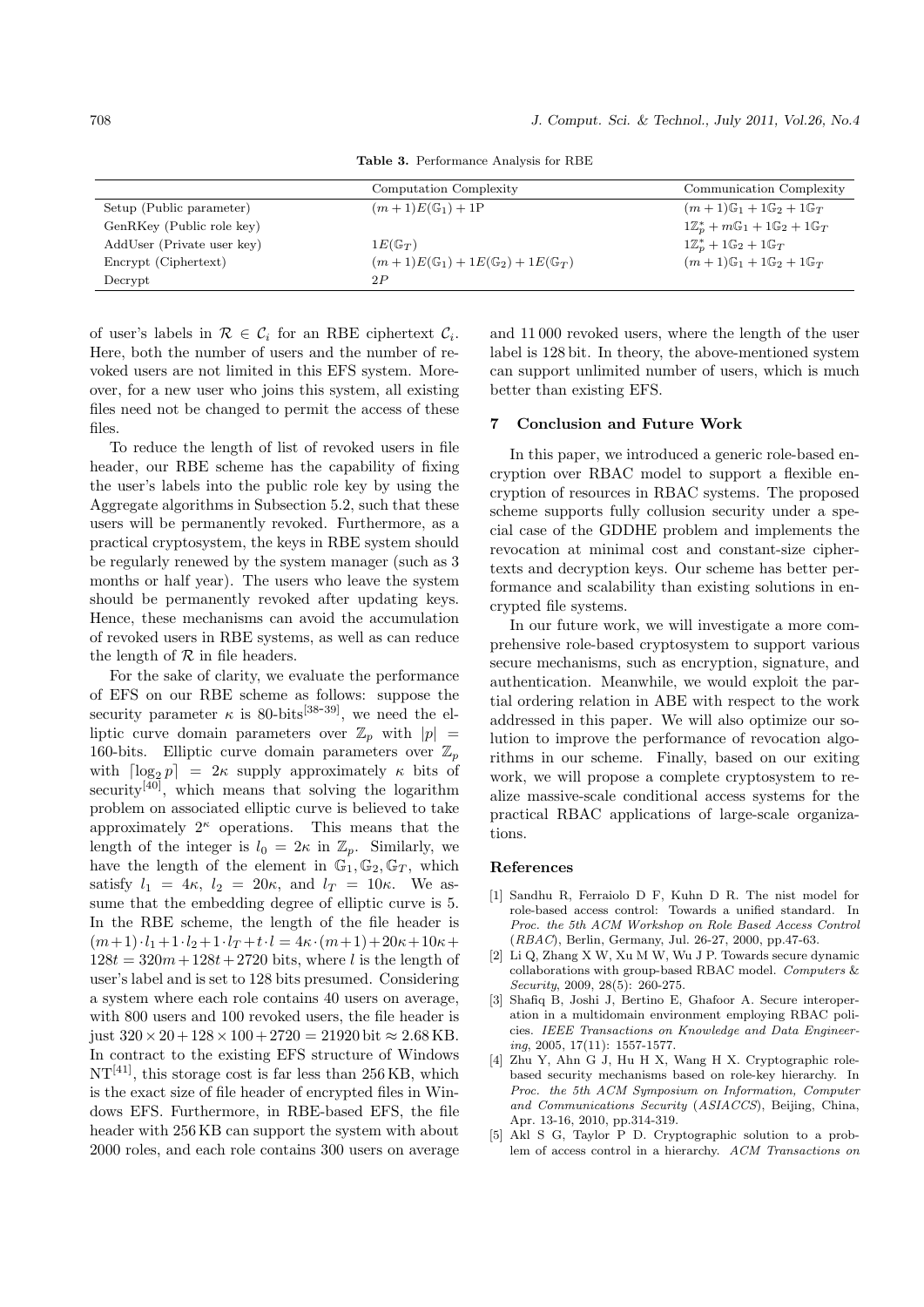Computer System, 1983, 1(3): 239-248.

- [6] Akl S G, Taylor P D. Cryptographic solution to a multilevel security problem. In Proc. Advances in Cryptology: CRYPTO, Santa Barbara, USA, 1982, pp.237-249.
- [7] Wallner D M, Harder E G, Agee R C. Key management for multicast: Issues and architecture. Internet Draft, draftwaller-key-arch-01.txt, 1998.
- [8] Wong C K, Gouda M, Lam S S. Secure group communications using key graphs. In Proc. the Annual Conference of the Association for Computing Machinery's Special Interest Group on Data Communication (SIGCOMM), Vancouver, Canada, Sept. 2-4, 1998, 28, pp.68-79.
- [9] Asano T. Reducing receiver's storage in CS, SD and LSD broadcast encryption schemes. IEICE Transactions on Fundamentals of Electronics, Communications and Computer Sciences, 2005, 88(1): 203-210.
- [10] Naor D, Naor M, Lotspiech J. Revocation and tracing schemes for stateless receivers. In Proc. the 21st Annual International Cryptology Conference (CRYPTO), Santa Barbara, USA, Aug. 19-23, 2001, pp.41-62.
- [11] Halevy D, Shamir A. The LSD broadcast encryption scheme. In Proc. the 22nd International Cryptology Conference (Crypto), Santa Barbara, USA, Aug. 18-22, 2002, pp.47-60.
- [12] Boneh D, Franklin M. Identity-based encryption from the weil pairing. In Proc. the 21st Annual International Cruptology Conference (CRYPTO), Santa Barbara, USA, Aug. 19-23, 2001, pp.213-229.
- [13] Yuen T H, Susilo W, Mu Y. How to construct identity-based signatures without the key escrow problem. International Journal of Information Security, 2010, 9(4): 297-311.
- [14] Gentry C, Silverberg A. Hierarchical ID based cryptography. In Proc. the 8th International Conference on the Theory and Application of Cryptology and Information Security (ASIACRYPT), Queenstown, New Zealand, Dec. 1-5, 2002, pp.548-566.
- [15] Tzeng W G. A time-bound cryptographic key assignment scheme for access control in a hierarchy. IEEE Transactions on Knowledge and Data Engineering, 2002, 14(1): 182-188.
- [16] Sahai A, Waters B. Fuzzy identity-based encryption. In Proc. the 24th Annual International Conference on the Theory and Applications of Cryptographic Techniques (EUROCRYPT), Aarhus, Denmark, May 22-26, 2005, pp.457-473.
- [17] Goyal V, Pandey O, Sahai A, Waters B. Attribute-based encryption for fine-grained access control of encrypted data. In Proc. the 13th ACM Conference on Computer and Communications Security (CCS), Alexandria, USA, Oct. 30-Nov. 3, 2006, pp.89-98.
- [18] Ostrovsky R, Sahai A, Waters B. Attribute-based encryption with non-monotonic access structures. In Proc. the  $14$ th ACM Conference on Computer and Communications Security (CCS), Alexandria, USA, Oct. 28-31, 2007, pp.195-203.
- [19] Chase M. Multi-authority attribute based encryption. In Proc. the 4th Theory of Cryptography Conference (TCC), Amsterdam, The Netherlands, Feb. 21-24, 2007, pp.515-534.
- [20] Bethencourt J, Sahai A, Waters B. Ciphertext-policy attribute-based encryption. In Proc. 2007 IEEE Symposium on Security and Privacy (S&P), Oakland, USA, May 20-23, 2007, pp.321-334.
- [21] Waters B. Ciphertext-policy attribute-based encryption: An expressive, efficient, and provably secure realization. Cryptology ePrint Archive, Report 2008/290, 2008, http://eprint.iacr.org/.
- [22] Goyal V, Jain A, Pandey O, Sahai A. Bounded ciphertext policy attribute based encryption. In Proc. the 35th International Colloquium on Automata, Languages and Programming, Part  $II$  – Track B: Logic, Semantics, and Theory of Programming & Track C: Security and Cryptography

Foundations (ICALP(2)), Reykjavik, Iceland, Jul. 7-11, 2008, pp.579-591.

- [23] Ibraimi L, Tang Q, Hartel P H, Jonker W. Efficient and provable secure ciphertext-policy attribute-based encryption schemes. In Proc. the 5th International Conference on Information Security Practice and Experience (ISPEC), Xi'an, China, Apr. 13-15, 2009, pp.1-12.
- [24] Attrapadung N, Imai H. Dual-policy attribute based encryption. In Proc. the 7th International Conference on Applied Cryptography and Network Security (ACNS), Paris, France, Jun. 2-5, 2009, pp.168-185.
- [25] Attrapadung N, Imai H. Dual-policy attribute based encryption: Simultaneous access control with ciphertext and key policies. IEICE Transactions on Fundamentals of Electronics, Communications and Computer Sciences, 2010, E93- A(1): 116-125.
- [26] Wang L Y, Wijesekera D, Jajodia S. A logic-based framework for attribute based access control. In Proc. the 2004 ACM Workshop on Formal Methods in Security Engineering (FMSE), Washington DC, USA, Oct. 29, 2004, pp.45-55.
- [27] Frikken K B, Atallah M J, Li J T. Attribute-based access control with hidden policies and hidden credentials. IEEE Transaction on Computers, 2006, 55(10): 1259-1270.
- [28] Schoinas I, Falsafi B, Lebeck A R, Reinhardt S K, Larus J R, Wood D A. Fine-grain access control for distributed shared memory. In Proc. the 6th International Conference on Architectural Support for Programming Languages and Operating Systems (ASPLOS), San Jose, USA, Oct. 4-7, 1994, pp.297- 306.
- [29] Damiani E, Vimercati S D C D, Paraboschi S, Samarati P. A fine-grained access control system for xml documents. ACM Transactions on Information and System Security, 2002, 5(2): 169-202.
- [30] Shahandashti S F, Naini R S. Threshold attribute-based signatures and their application to anonymous credential systems. In Proc. the 2nd International Conference on Cryptology in Africa (AFRICACRYPT), Gammarth, Tunisia, Jun. 21-25, 2009, pp.198-216.
- [31] Maji H, Prabhakaran M, Rosulek M. Attribute-based signatures: Achieving attribute-privacy and collusionresistance. Cryptology ePrint Archive, Report 2008/328, 2008, http://eprint.iacr.org/.
- [32] Wang H X, Zhu Y, Feng R Q. Attribute-based signature with policy-and-endorsement mechanism. Journal of Computer Science and Technology, 2010, 25(6): 1293-1304.
- [33] Attrapadung N, Imai H. Attribute-based encryption supporting direct/indirect revocation modes. In Proc. the 12th IMA International Conference on Cryptography and Coding, Cirencester, UK, Dec. 15-17, 2009, pp.278-300.
- [34] Boneh D, Boyen X, Goh E J. Hierarchical identity based encryption with constant size ciphertext. In Proc. the 24th Annual International Conference on the Theory and Applications of Cryptographic Techniques (EUROCRYPT), Aarhus, Denmark, May 22-26, 2005, pp.440-456.
- [35] Boneh D, Gentry C, Waters B. Collusion resistant broadcast encryption with short ciphertexts and private keys. In Proc. the 25th Annual International Cryptology Conference (CRYPTO), Santa Barbara, USA, Aug. 14-18, 2005, pp.258- 275.
- [36] Toahchoodee M, Xie X, Ray I. Towards trustworthy delegation in role-based access control model. In Proc. the 12th International Conference on Information Security (ISC), Pisa, Italy, Sept. 7-9, 2009, pp.379-394.
- [37] Microsoft Corporation. How encrypting file system works. Microsoft TechNet Report, 2009, http://technet.microsoft.com/en-us/library/cc781588(WS.10).aspx.